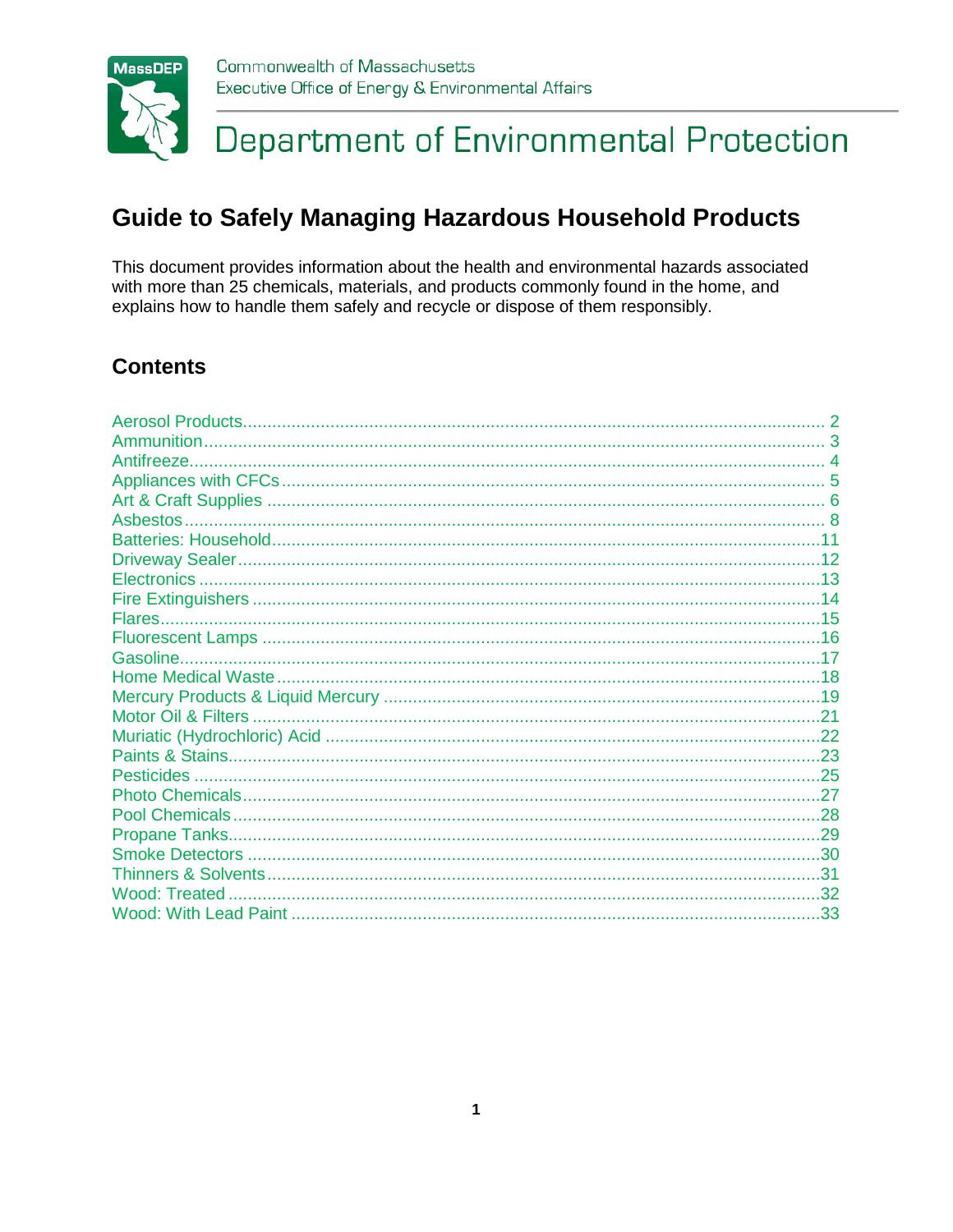# <span id="page-1-0"></span>**Aerosol Products**

### **Hazards**

- Aerosol cans containing propellant are explosive if crushed or incinerated.
- Aerosol propellant can be flammable. Use away from heat or sparks.
- Breathing the propellant may be hazardous to human health.
- Some aerosol cans contain hazardous chemicals, e.g. pesticides, oven cleaner, etc

### **Handling**

- New can with defective nozzle should be returned to the place of purchase.
- Use up the contents or donate to someone who can use it. (The product and propellant are finely measured so that both are exhausted at the same time during usage.)
- Look for warning label on the product. Art materials are non-toxic if the label reads AP (approved product), CP (certified product), or HL (health label).
- Do not put full or partially full cans in the trash; they may explode in a trash truck.

### **Management Options**

Empty aerosol containers:

- A can is empty when you no longer hear any air released when the nozzle is depressed and the can feels empty when shaken.
- If aerosol containers are acceptable in your local recycling program, remove plastic lid and place with recyclables. If not, place in the trash.

Partially full containers that you know do not contain hazardous chemicals:

- To empty the can of its non-hazardous contents, discharge outdoors into a deep cardboard box or paper bag, and allow the box or bag to dry before placing in the trash.
- The empty aerosol container can then be recycled or disposed.

All other aerosol containers:

 Save for a household hazardous waste collection or take to a commercial hazardous waste facility.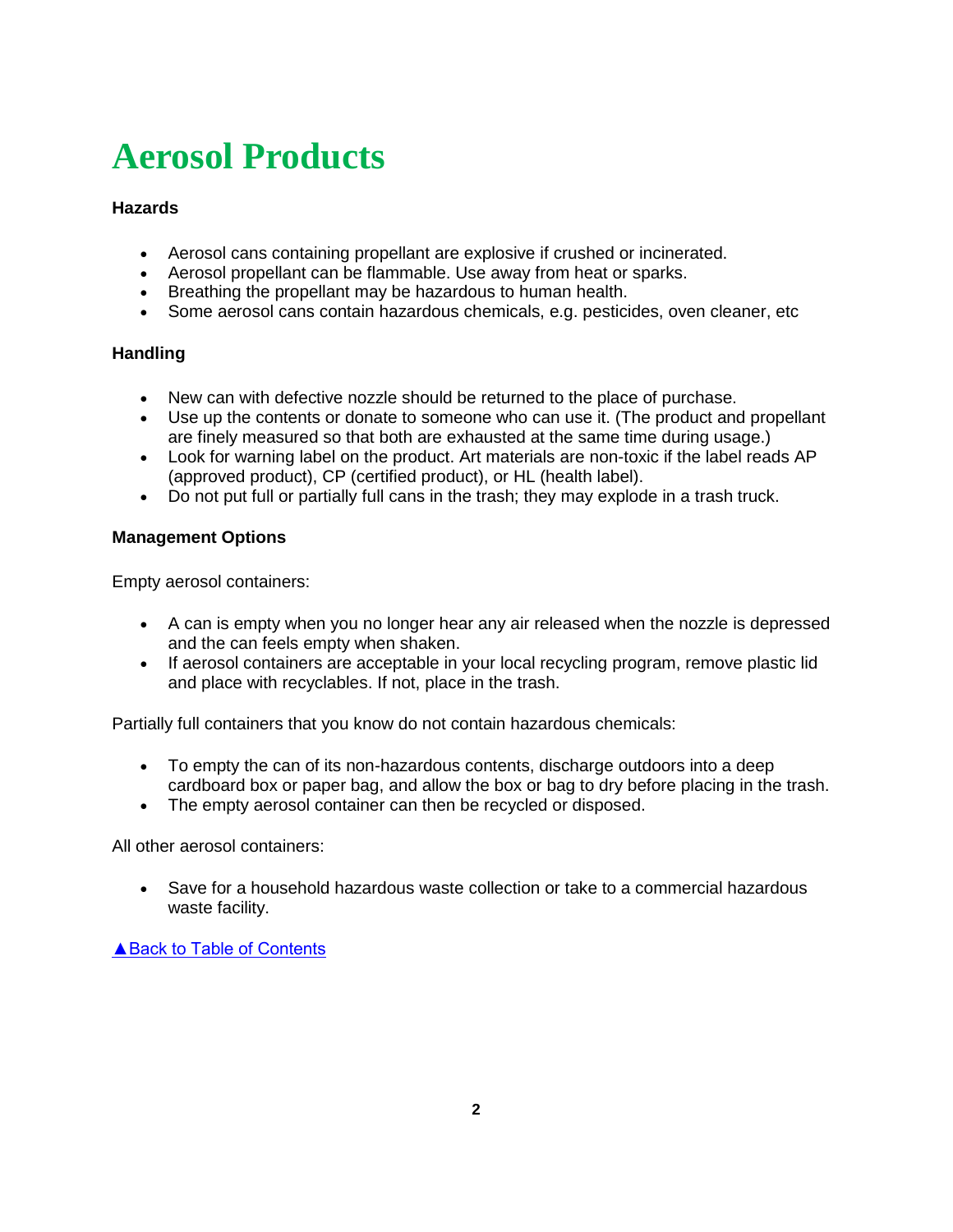# <span id="page-2-0"></span>**Ammunition**

### **Hazards**

May be unstable if exposed to heat.

### **Handling**

Keep in a dry location, away from heat.

### **Management Options**

- Call local rod and gun clubs to see if they can use the ammunition.
- Ask your police department if it can use or store the ammunition.
- Arrange for a hazardous waste transporter to ship the ammunition to a specialized treatment facility for safe disposal.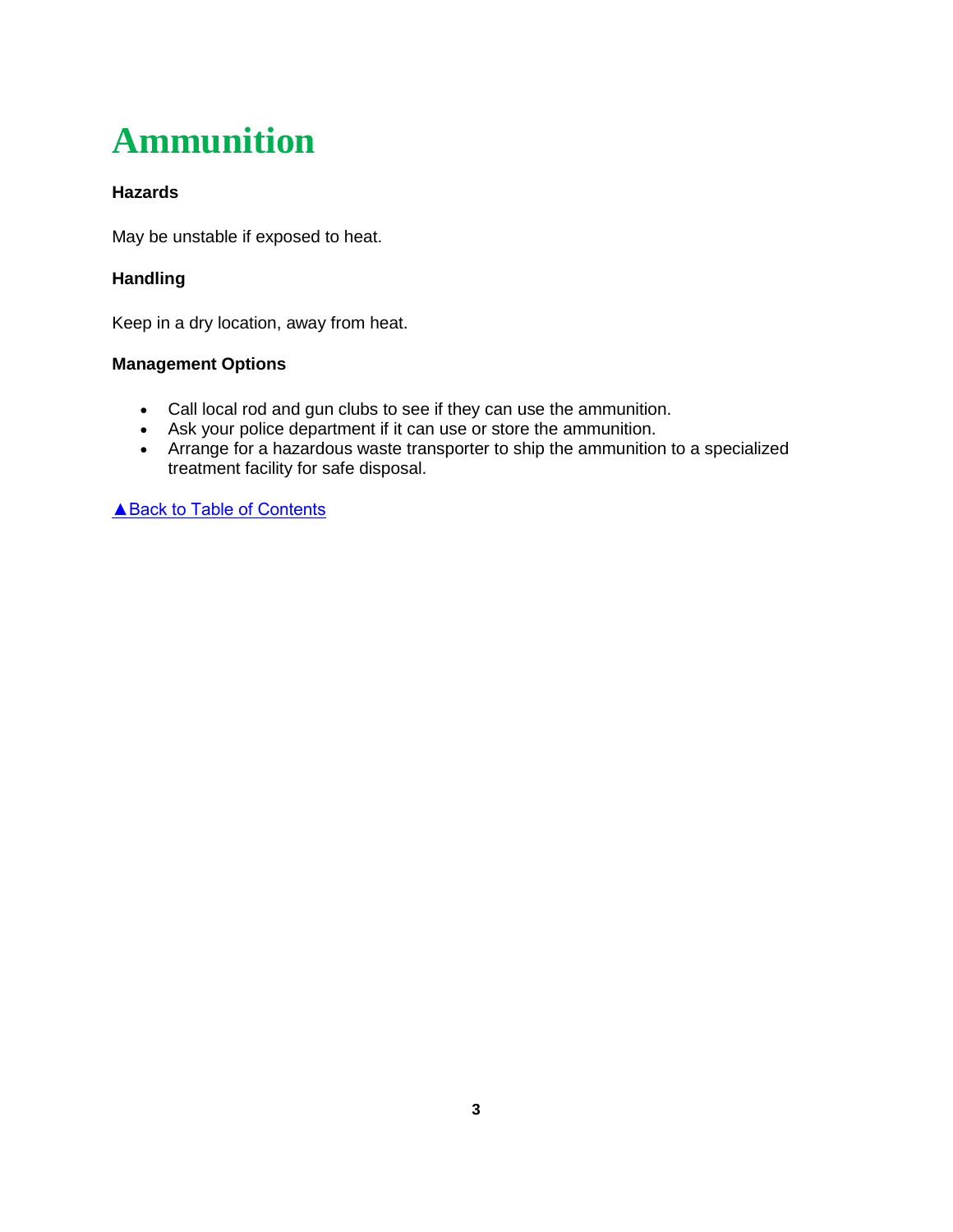## <span id="page-3-0"></span>**Antifreeze**

### **Hazards**

- Toxic to small children and may be deadly to animals attracted by its sweet taste.
- Spent antifreeze may contain metals from engines (e.g. lead, zinc, copper).
- Can disturb the biological action of sewage treatment plants and septic systems.

### **Handling**

- Collect and store spent antifreeze in sealed, labeled, plastic or metal container, away from heat sources, children, and pets.
- Never store in a beverage container; the original container is best.
- Clean up spills with absorbent (e.g. kitty litter, shredded newspaper, vermiculite, rags, etc.); bag these waste materials and discard in the trash. Flush soiled area with water.
- Do not mix with oil.
- Do not dispose down the drain without approval from your wastewater treatment facility.
- Do not dispose of in the trash: liquid wastes can leak.

### **Management Options**

Unused Antifreeze:

 Antifreeze does not go bad. Give it to a friend, mechanic, or school auto shop that can use it.

Spent Antifreeze:

- Some auto repair shops, quick oil change businesses, and new car dealerships accept spent antifreeze for recycling at no charge. Use an online search engine such as Google or Bing to find one in your area.
- Take to a community recycling center, if available.
- Check with your local wastewater treatment facility to see if it can accept small amounts of antifreeze.
- If recycling is not available, take to your next local household hazardous waste collection day or to a commercial hazardous waste facility.

Empty Containers:

• Dispose of these in the trash.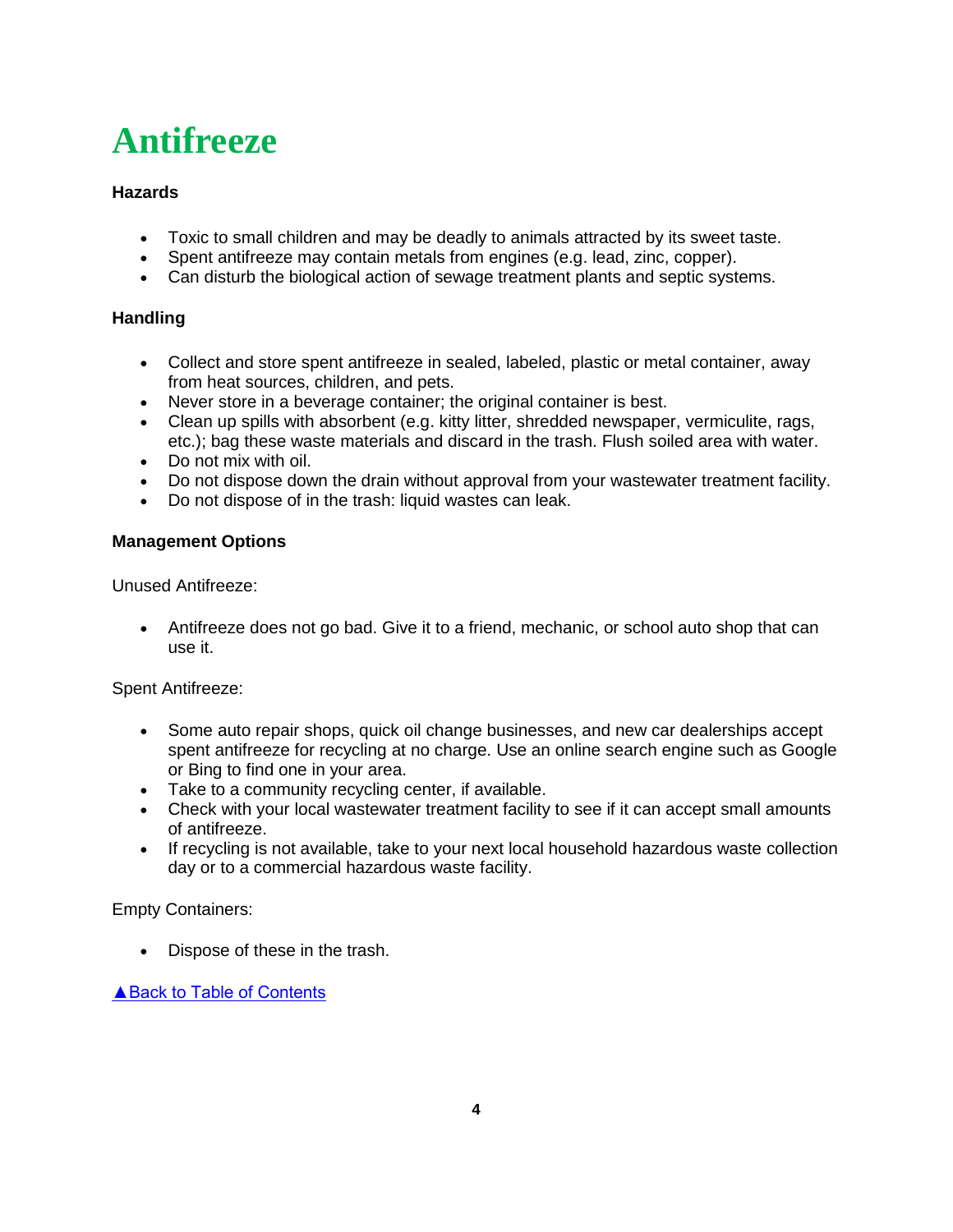# <span id="page-4-0"></span>**Appliances with CFCs**

### **Hazards**

 Appliances such as refrigerators, freezers, air conditioners and dehumidifiers contain chlorofluorocarbons (CFCs), a substance that when released, reacts with ozone in the upper atmosphere, reducing this layer's protective properties against ultraviolet radiation.

### **Handling**

- Handle in a way that does not damage coils containing refrigerants.
- Under federal law, CFCs must be removed before the appliance can be discarded.

### **Management Options**

- White goods large appliances including ovens, washing machines and refrigerators are banned from disposal in Massachusetts. All appliances using CFCs are included in this ban.
- If an appliance is still functioning, call your electric company to see if they have a takeback program for high-demand appliances.
- Most appliance dealers will remove old, unwanted appliances for free or at a small cost when delivering new appliances purchased from them.
- Check [Reuse Marketplace](http://www.reusemarketplace.org/) or an online search engine such as Google or Bing for freonremoval companies and/or scrap-metal dealers that accept white goods. Ask for certification that CFCs are removed according to EPA protocol. CFCs must also be removed from car air conditioners before they can be scrapped.
- A number of Massachusetts companies accept CFC-containing appliances for recycling. Use an online search engine such as Google or Bing to find one in your area. Fees can vary widely, so it is a good idea to do some comparison shopping.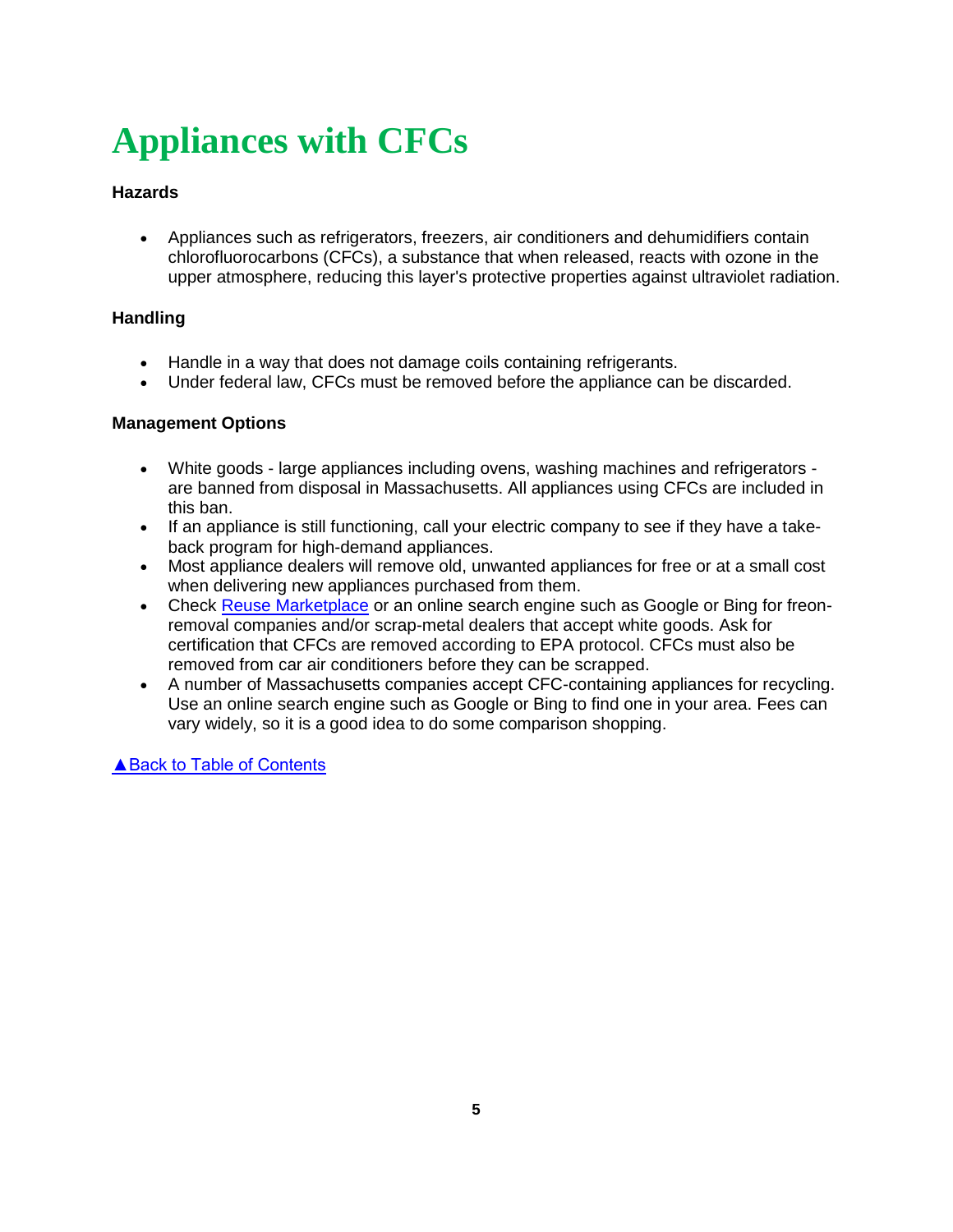# <span id="page-5-0"></span>**Art & Craft Supplies**

### **Hazards**

- Certain arts and crafts supplies may contain toxic materials; inhalation, ingestion and skin contact may present a health risk.
- Certain solvent-based products may be flammable.
- Certain products contain heavy metals that cause hazardous emissions from waste-toenergy facilities.

### **Handling**

- Know the contents of the materials you use; ask your supplier for a Material Safety Data Sheet or hotline for the product.
- Look for a warning label on the product. Art materials should be non-toxic if the manufacturer has appropriately labeled the product AP (approved product), CP (certified product), or HL (health label).
- Use with caution, wear goggles and/or rubber gloves if needed.
- Provide fresh air to your work area and wear an appropriate mask, if needed.
- Avoid procedures that create dust. Use wet sanding or vacuum equipment to minimize dust levels.
- Clean up wet spills with absorbent (kitty litter, vermiculite, or rags). Keep cleanup materials in closed metal containers and away from heat sources to prevent spontaneous combustion.
- Reduce hazards during mixing of clay, sanding, and glazing by using exhaust ventilation, such as a spray booth.
- Use brushing or dipping methods when possible rather than spraying or airbrushing.
- Use up products such as glues, adhesives, and solvents according to directions.

### **Management Options**

- If you have no further use for the product and it is in usable condition, try to give it away to someone who has a use for it.
- Do not dispose of toxic art and craft supplies down the drain

Aerosol Containers (empty or partially full):

See: [Aerosol Products](#page-0-1) 

Empty Non-Aerosol Containers and Hardened or Solid Non-Toxic Products:

• Dispose of these in the trash.

Liquid Non-Toxic Products:

Evaporate or absorb liquid with cat litter or other absorbent and dispose in trash.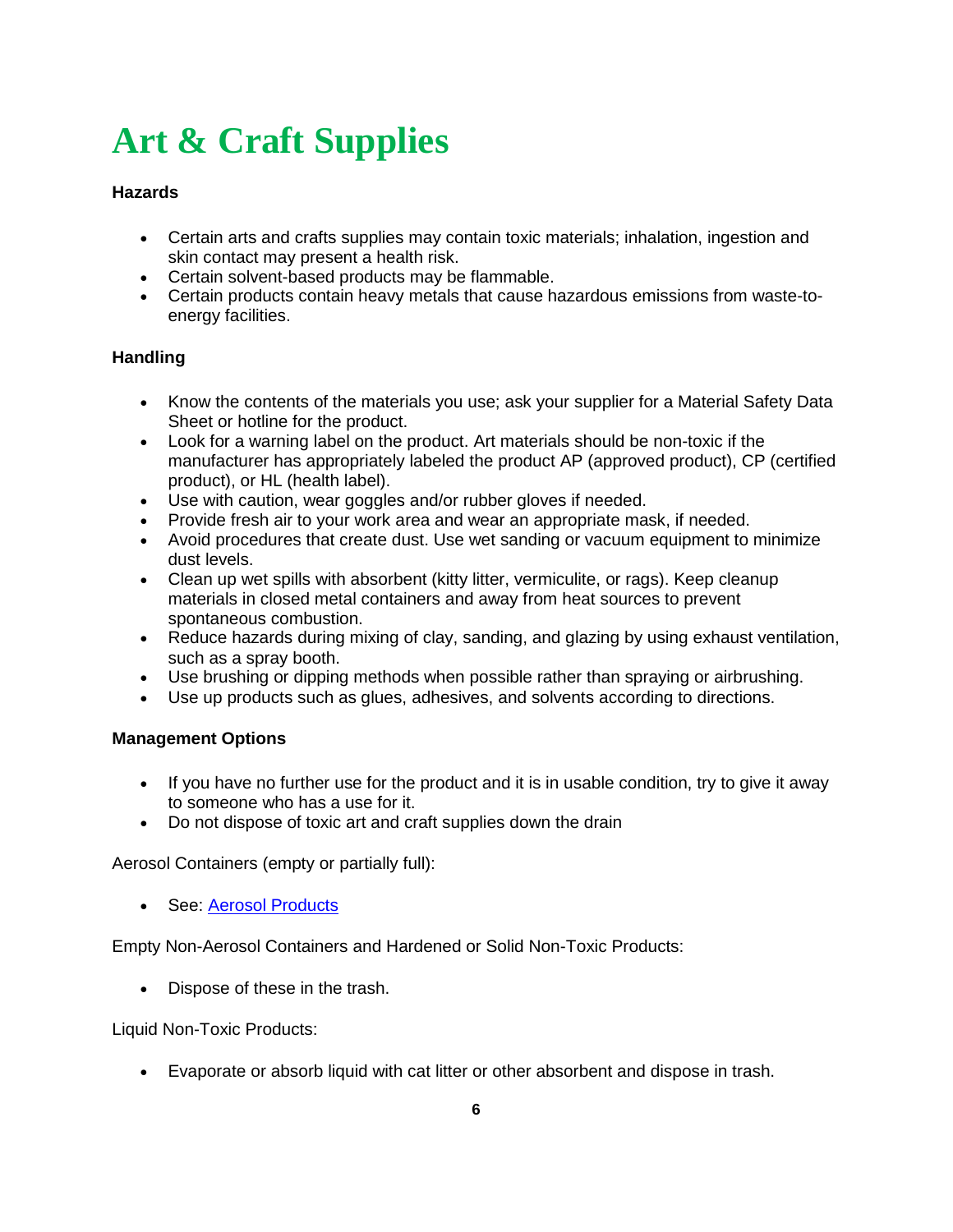Toxic Products:

- Leftover paints containing toxics, such as cadmium and chromium, should not go in the trash. Overpack in tight container if danger of leaking. Save these materials for a household hazardous waste collection day or take to a commercial hazardous waste facility.
- Dried up toxic paints and adhesives can be put in the trash.

To learn more, contact: [Arts, Crafts & Theater Safety \(ACTS\)](http://www.artscraftstheatersafety.org/)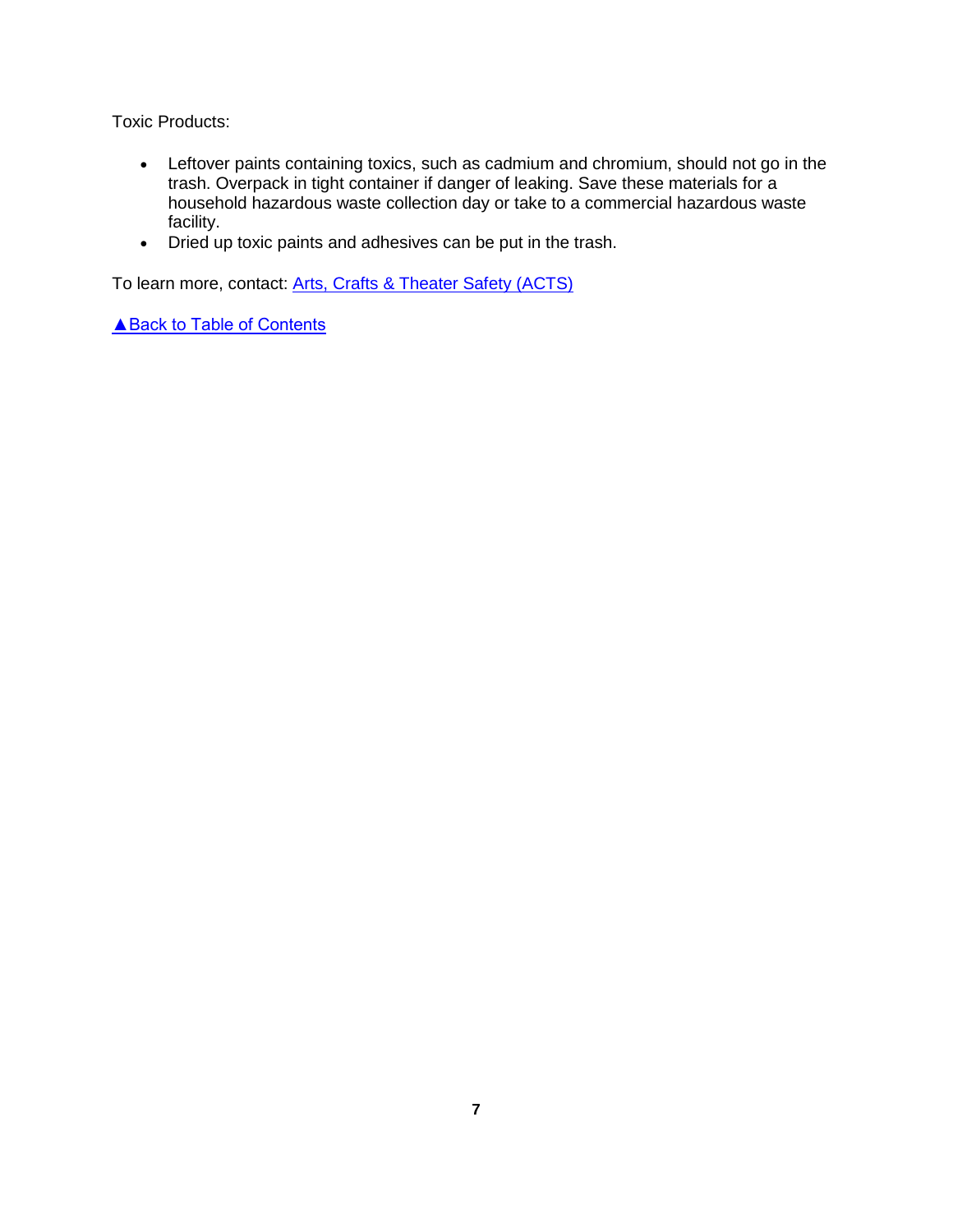### <span id="page-7-0"></span>**Asbestos**

### **Hazards**

- Microscopic asbestos fibers from friable (loose or crumbling) asbestos can be suspended in air and inhaled. Once inhaled, fibers remain in lungs, causing lung cancer.
- Asbestos may be found in pipe insulation and insulating boards, textured wall surfaces, electrical equipment, floor and roofing tiles and certain adhesives.

### **Handling**

- If asbestos is in good condition, and fibers are not exposed, it does not need to be removed.
- Slightly damaged or loose asbestos can be re-wrapped rather than removed.
- Asbestos should be handled only by an asbestos abatement contractor licensed by the [Massachusetts Department of Labor Standards.](https://www.mass.gov/service-details/asbestos-labs-contractors-and-training-providers)
- MassDEP requires notification at least ten (10) business days before any asbestos removal activities.
- All asbestos containing materials must be containerized, labeled, and removed in accordance with [MassDEP requirements.](https://www.mass.gov/guides/massdep-asbestos-construction-demolition-notifications)
- Do not dust, sweep, or vacuum particles suspected of containing asbestos.

### **Management Options**

One Massachusetts landfill is currently permitted to accept asbestos-containing wastes:

### **Waste Management Fitchburg/Westminster Sanitary Landfill**

165 Fitchburg Road (Route 31) Westminster, MA 01473 Telephone: 800-963-4776

• Some out-of-state landfills and transfer stations are also permitted by their state's environmental agencies to accept asbestos-containing wastes generated in Massachusetts. Two in bordering states are

#### **Waste Management Turnkey Landfill**

90 Rochester Neck Road Rochester, NH 03839 Telephone: 800-963-4776

#### **RED Transfer & Logistics**

173 Pickering Street Portland, CT 06480 Telephone: 860-342-1022

 Before taking asbestos to a landfill or transfer station, contact the facility to determine if, when, and under what conditions the facility will accept the material. Asbestos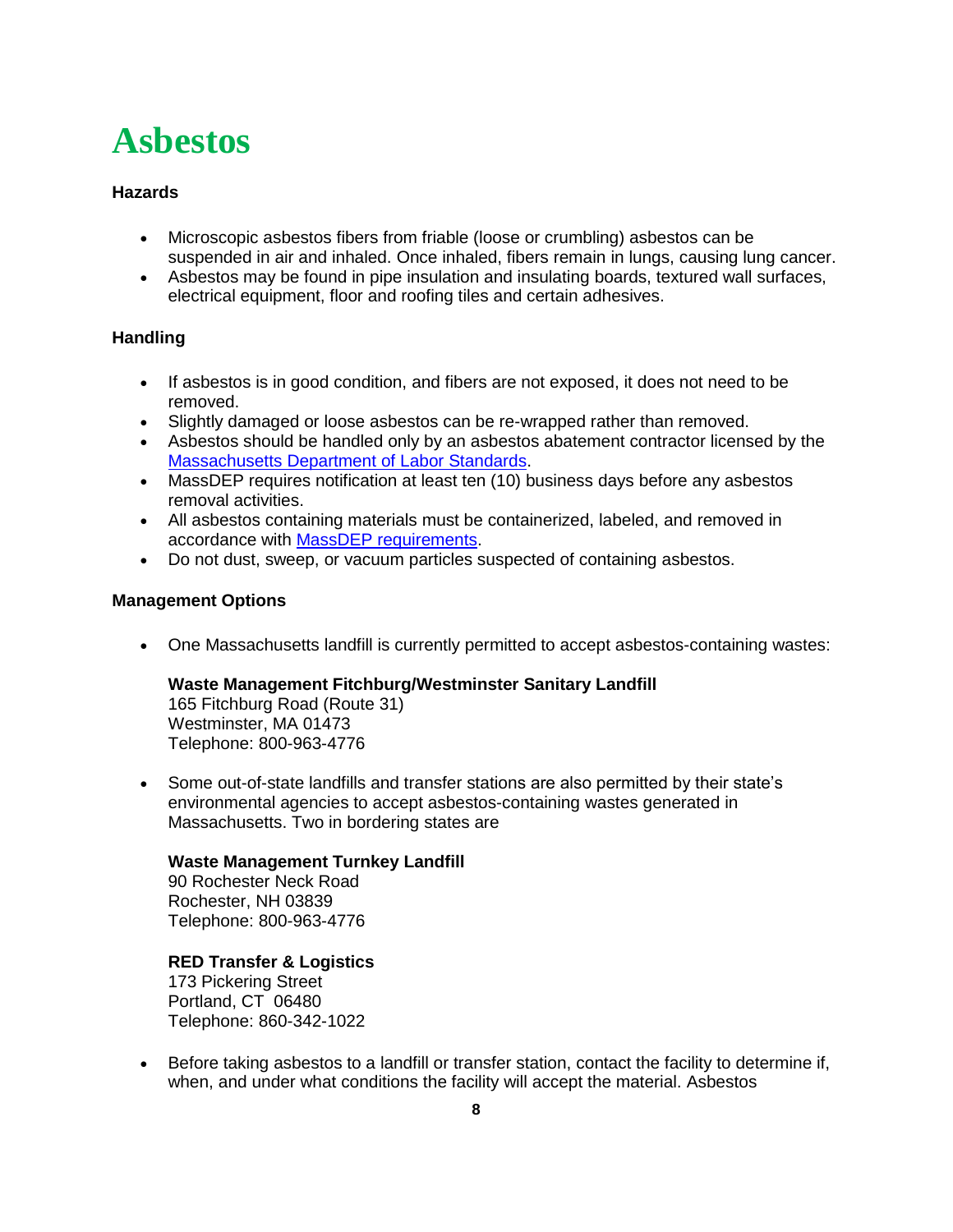abatement contractors licensed by **DLS** can be hired to remove asbestos and take it to an approved disposal facility. Asbestos wastes may not be sent to a combustion facility or construction and demolition (C&D) material processor.

• Intact and unbroken vinyl asbestos tile (VAT) and asbestos containing asphaltic roofing and siding material that are removed in accordance with MassDEP regulations may be managed as solid waste and disposed in any MassDEP-permitted solid waste landfill.

For more information, see: [MassDEP Asbestos, Construction & Demolition Notifications](https://www.mass.gov/guides/massdep-asbestos-construction-demolition-notifications)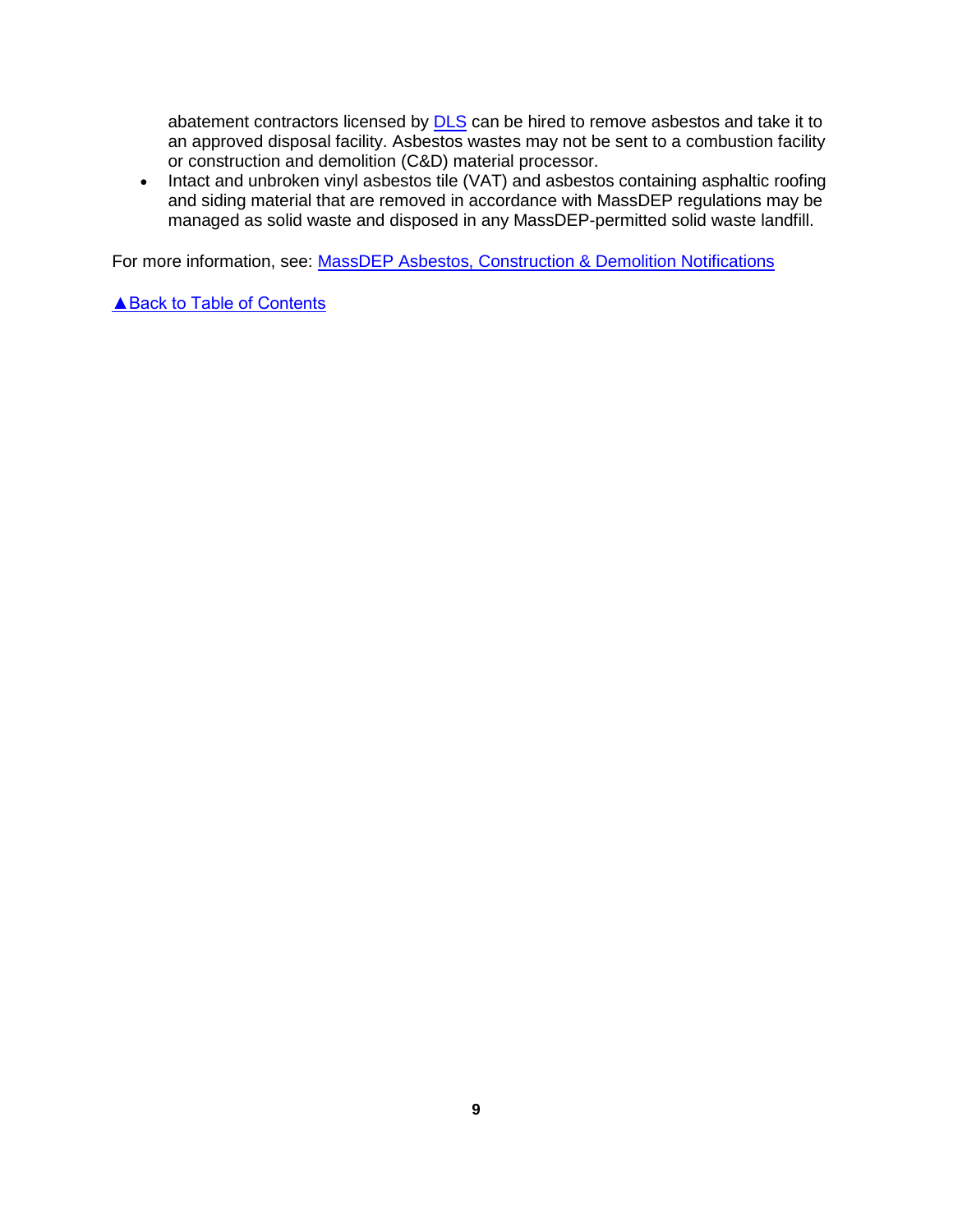# **Batteries: Automotive**

### **Hazards**

Automotive batteries contain sulfuric acid that can burn skin.

### **Handling**

- Handle batteries with acid resistant or leather gloves.
- Keep sparks and flames away from batteries and don't smoke nearby.
- Never place metal objects on top of the battery because it can cause sparks. Remove rings, chains, and other metallic items before handling.
- Keep batteries right side up.
- Carry in a non-metallic, leak proof container.
- If battery leaks, neutralize any spilled acid with baking soda or calcium carbonate (lime). Flush area with water.
- If acid comes in contact with skin, flush area with water immediately and seek medical attention, if burning continues.

### **Management Options**

- Do not throw in the trash. Automotive batteries are banned from landfills and combustion facilities in Massachusetts.
- Most automotive battery retailers will accept your used battery for recycling when you purchase a new one.
- Many service stations, repair shops, salvage businesses, and scrap yards accept batteries, provided they are not broken or leaking. Use an online search engine such as Google or Bing to find nearby locations.
- <span id="page-9-0"></span> Most community recycling centers and municipal household hazardous waste collection events accept automotive batteries.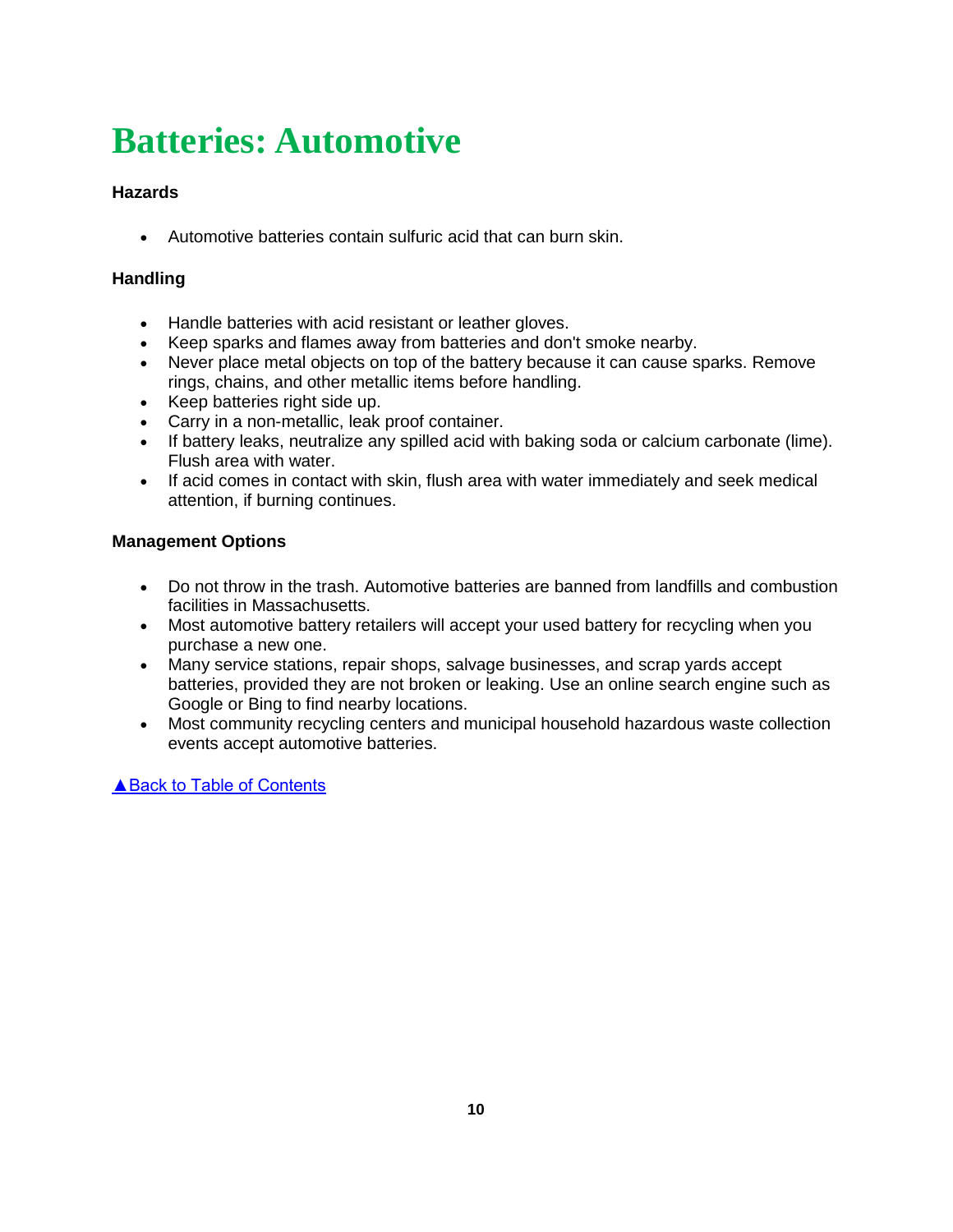# <span id="page-10-0"></span>**Batteries: Household**

### **Hazards**

 Batteries burned in waste combustion facilities can release mercury or cadmium to the air and water. These metals can enter the food chain and pose health threats to people and the environment.

### **Battery Categories**

- Alkaline Batteries (AAA, AA, C, D and 9 volt). Since 1994, most types contain no added mercury, and contain only trace amounts. These batteries are marked "no added mercury" or have a green tree logo.
- Rechargeable Batteries (including Li-Ion, Ni-Cd, Ni-MH, Ni-ZN and SSLA/Pb) are sold in many sizes and shapes and are marked "rechargeable." Some may be built into small appliances. These batteries generally contain metals that pose risks to human health and the environment.
- Button Batteries (small, round, silver-colored, used in watches and hearing aids): Many button batteries contain mercury, a metal that is toxic to humans when inhaled or ingested.
- Lithium Batteries (AA, C, 9 volt and button; mainly used in computers and cameras). Lithium is reactive with water, and has caused serious fires.

### **Handling**

- Store in a secure, dry place out of the reach of children and pets.
- When storing rechargeable batteries for collection, keep in a vented, non-metal container. Put them in plastic bags before storing them with other rechargeables.

### **Management Options**

- Alkaline Batteries: Batteries currently manufactured in the United States contain no mercury and can be put in the trash.
- Rechargeable Batteries (including Li-Ion, Ni-Cd, Ni-MH, Ni-ZN and SSLA/Pb): Do NOT put in the trash. Take to a retail collection location or a municipal recycling center that accepts rechargeable batteries. There are more than 400 collection sites in Massachusetts that are free to residents. Search [Call2Recycle](http://www.call2recycle.org/locator/) for the nearest location.
- Button Batteries: Do NOT put in the trash. Many stores selling watches or hearing aids will accept spent button batteries. If your trash is handled by a waste-to-energy facility, find out if they have a mercury waste collection program, or hold for a local household hazardous waste collection day.
- Lithium Batteries: Hold for a local household hazardous waste collection day.
- A state contract for battery recycling is available to municipalities and public sector agencies. To learn more, visit the [COMMBUYS Electronic Procurement System a](https://www.commbuys.com/bso/)nd search for contract FAC53.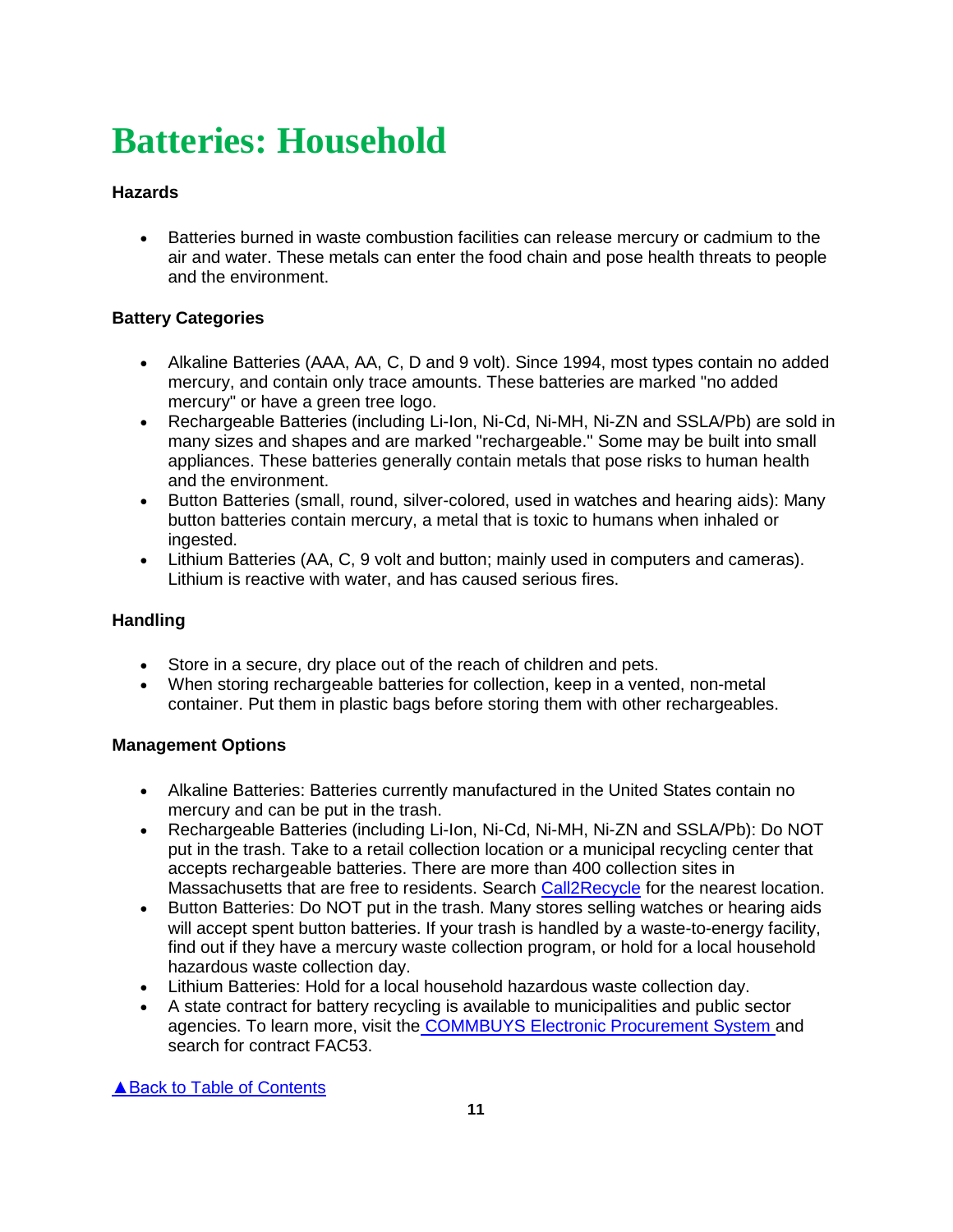# <span id="page-11-0"></span>**Driveway Sealer**

### **Hazards**

 May contain polycyclic aromatic hydrocarbons, many of which are carcinogenic and can be absorbed through the skin.

### **Handling**

- Keep driveway sealer in closed containers.
- Wear rubber gloves when handling.
- Most driveway sealers are now latex products (water-based). Keep from freezing.

### **Management Options**

- Try to use up what you have, if product is usable, or donate to neighbor, paving contractor or other who may use it.
- For surplus latex-based sealer, dry out in small amounts and place in the trash.
- Oil-based driveway sealer can be burned safely in small amounts in a waste-to-energy facility, but trash collectors may not take it if containers are too heavy.
- Dried driveway sealer, either latex or oil-based, can be thrown in trash with lid off.
- For surplus oil-based, take to a local hazardous household waste collection, if accepted, or take to a commercial hazardous waste facility.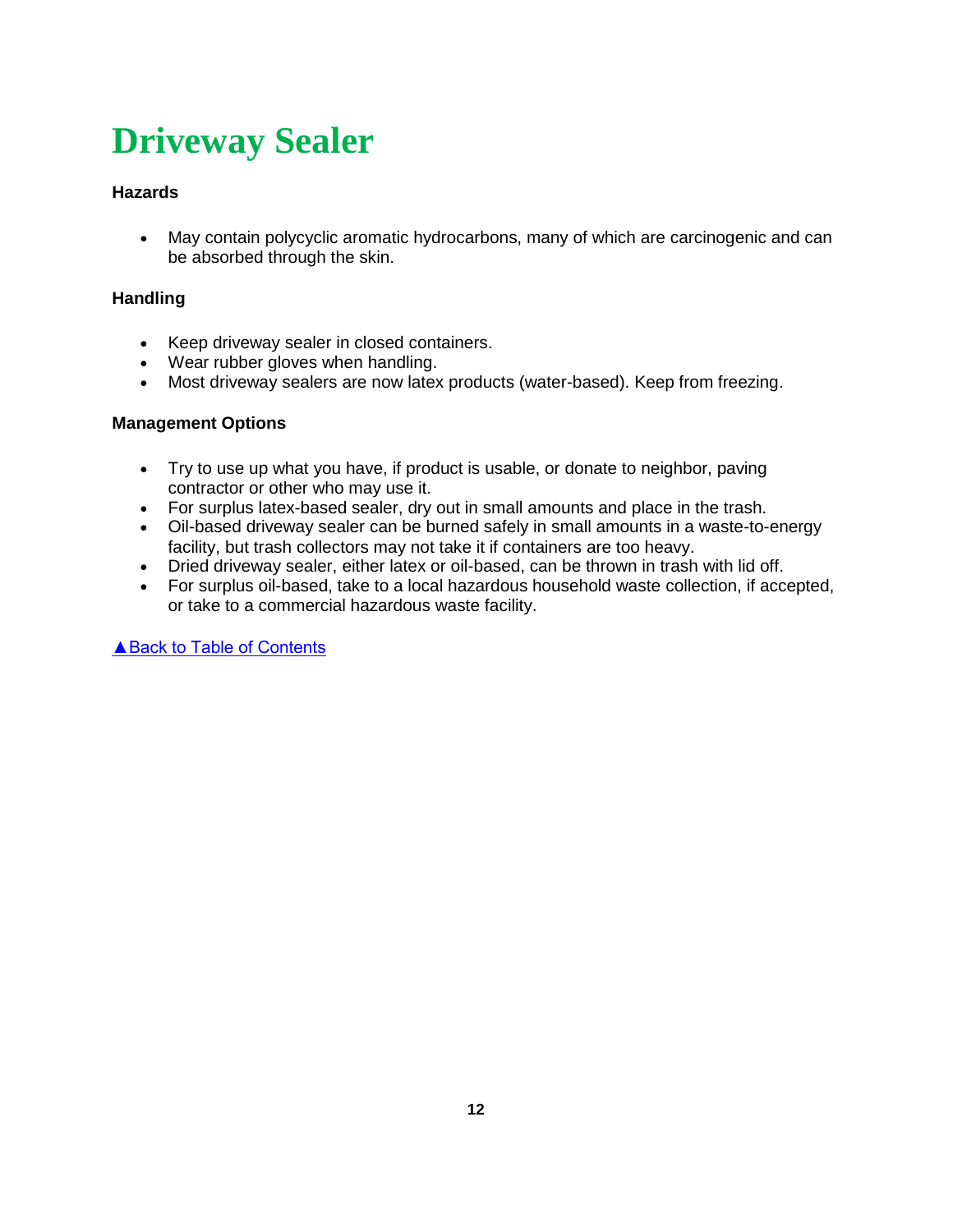# <span id="page-12-0"></span>**Electronics**

### **Hazards**

- Electronic equipment and appliances with printed circuit boards may contain lead from solder, mercury in switches, lithium batteries, and heavy metals.
- Cathode ray tubes (CRTs), including televisions and computer monitors, contain from two to five pounds of lead per unit.
- Do not attempt to dismantle CRTs without proper training; dangerous levels of high voltage are stored in CRTs for varying periods of time.
- Implosion may result from impact or improper disassembly procedure. An explosion follows the implosion.

### **Handling**

- Store and handle in a manner that minimizes breakage, especially of CRTs.
- Do not attempt to dismantle CRTs without proper training; high voltage in the capacitor can discharge a lethal shock.

### **Management Options**

- The [Electronics Take-Back Coalition](http://www.electronicstakeback.com/how-to-recycle-electronics/) provides information on a range of donation and recycling options.
- Check for a municipal recycling collection program.
- A state contract for electronics collection is available to municipalities and public sector agencies. For a copy of the award notice, visit the [COMMBUYS Electronic Procurement](https://www.commbuys.com/bso/)  [System a](https://www.commbuys.com/bso/)nd search for contract FAC26.
- If an item is still functioning and usable, try donating to a charity or non-profit group that may be able to use it.
- All other electronic devices, including computer processing units (CPUs), keyboards, small home appliances, stereos, video players, and telephones may be accepted as scrap metal or thrown in the trash if no electronics collection program is in place.
- Note: CRTs were banned from Massachusetts disposal facilities in 2000.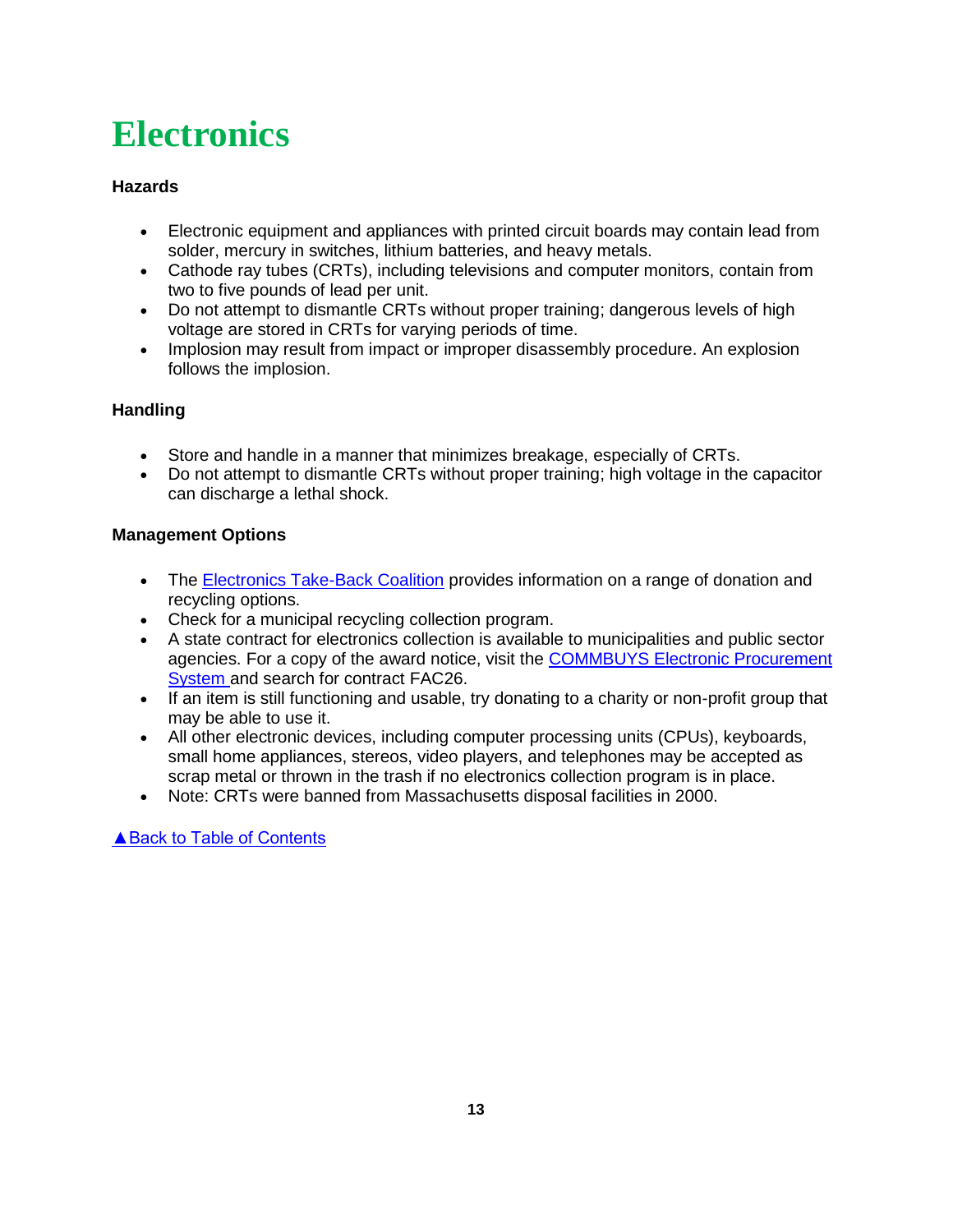# <span id="page-13-0"></span>**Fire Extinguishers**

### **Hazards**

- Contents are under pressure and may explode when combined with other materials.
- Very old fire extinguishers may contain carbon tetrachloride, a known carcinogen.

### **Handling**

- Two most common types include dry chemical (sodium bicarbonate or monoammonium phosphate) and carbon dioxide (CO2) both of which are not hazardous.
- To empty contents, discharge outside, away from children or pets. Monoammonium phosphate is an irritant to eyes and the respiratory tract. Wear goggles and particulate mask when discharging extinguisher.

### **Management Options**

Dry chemical extinguishers:

- May be discharged in an area where an acidic fertilizer would be used such as around evergreens. Do not use on lawns.
- When relieving the pressure (emptying) the container for disposal, review manufacturers' instructions, or, if unavailable, use the PASS technique
	- o **P**ull the pin: this unlocks the operating lever and allows you to discharge the extinguisher. Some extinguishers may have other seals or tamper indicators.
	- o **A**im low: Point the extinguisher nozzle (or hose) at the base of the item.
	- o **S**queeze the lever above the handle: this discharges the extinguishing agent. Releasing the lever will stop the discharge. (Some extinguishers have a button instead of a lever.)
	- o **S**weep from side to side.
- After pressure has been relieved (when nothing else comes out) remove the head from the container and place it with scrap metal or in the trash.

Carbon dioxide extinguishers:

- These extinguishers are refillable and should be refilled after each use. Check for Fire Extinguisher Recharging on an online search engine such as Google or Bing.
- If the extinguisher becomes defective, drill holes in the cylinder after pressure has been relieved and then place in the trash.
- Ask fire equipment companies in your area if they will accept used extinguishers (check an online search engine such as Google or Bing).

Very old fire extinguishers: Consult your local fire department or take to a local hazardous household waste collection or commercial hazardous waste facility.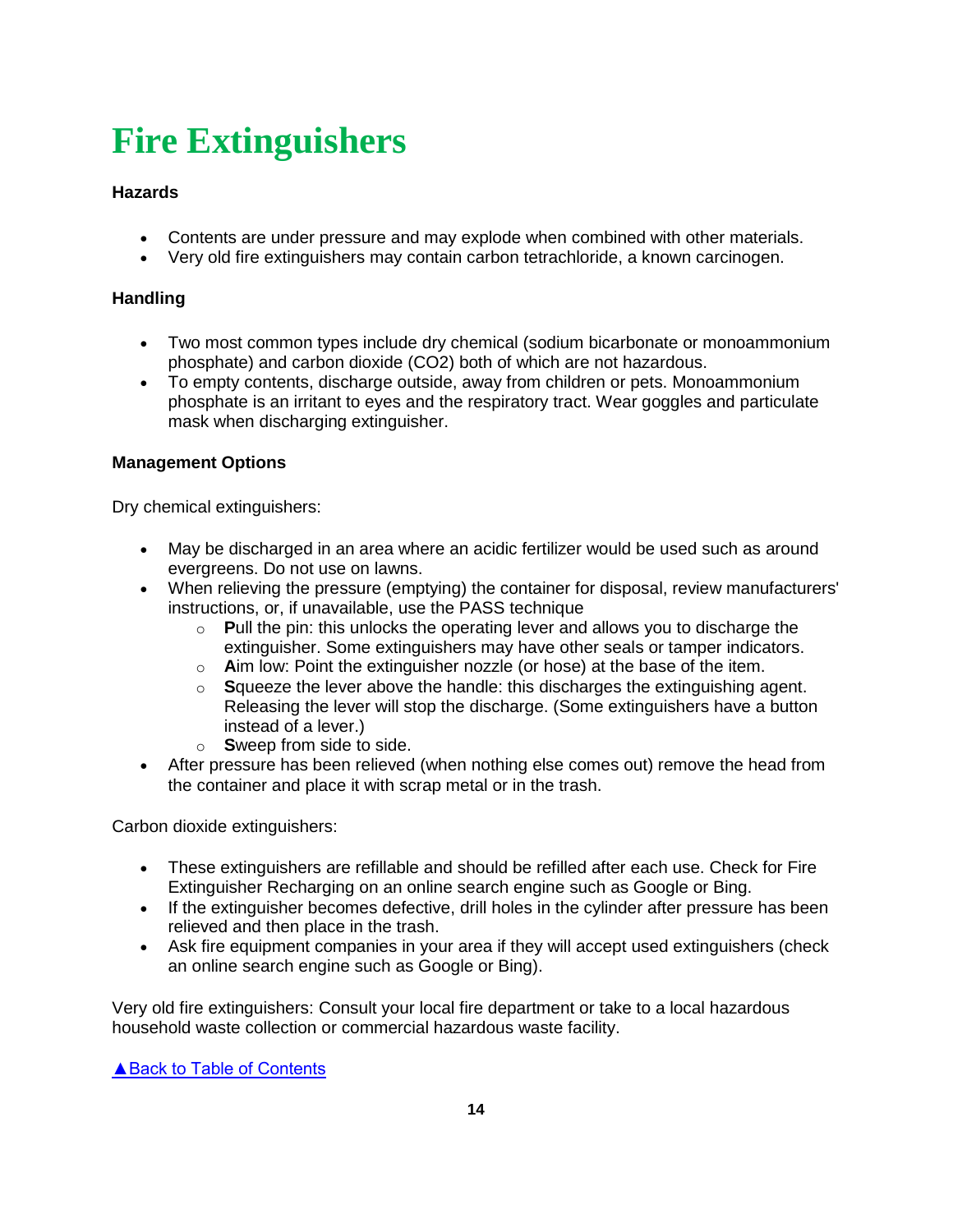### <span id="page-14-0"></span>**Flares**

### **Hazards**

- Extreme caution must be exercised when lighting flares.
- Flares produce a large amount of smoke when lit.

### **Handling**

Store flares in a dry location. Keep out of reach of children or pets.

### **Management Options**

- Call the local fire department to see if it can accept them. Some collect flares for donation to fire safety training academies.
- Contact the MassDOT Highway Division district office nearest you to see if it may be able to use road flares for upcoming construction projects.
- Ask the U.S. Coast Guard or a yacht club to arrange a "demo day" for boaters on how to use flares. Note: Do not light boat flares without Coast Guard permission as it is a federal offense to falsely signal an emergency.
- Check with the [Coast Guard Auxiliary Flotilla](http://www.cgaux.org/) or [Power Squadrons](http://www.usps.org/) to see if they can use them.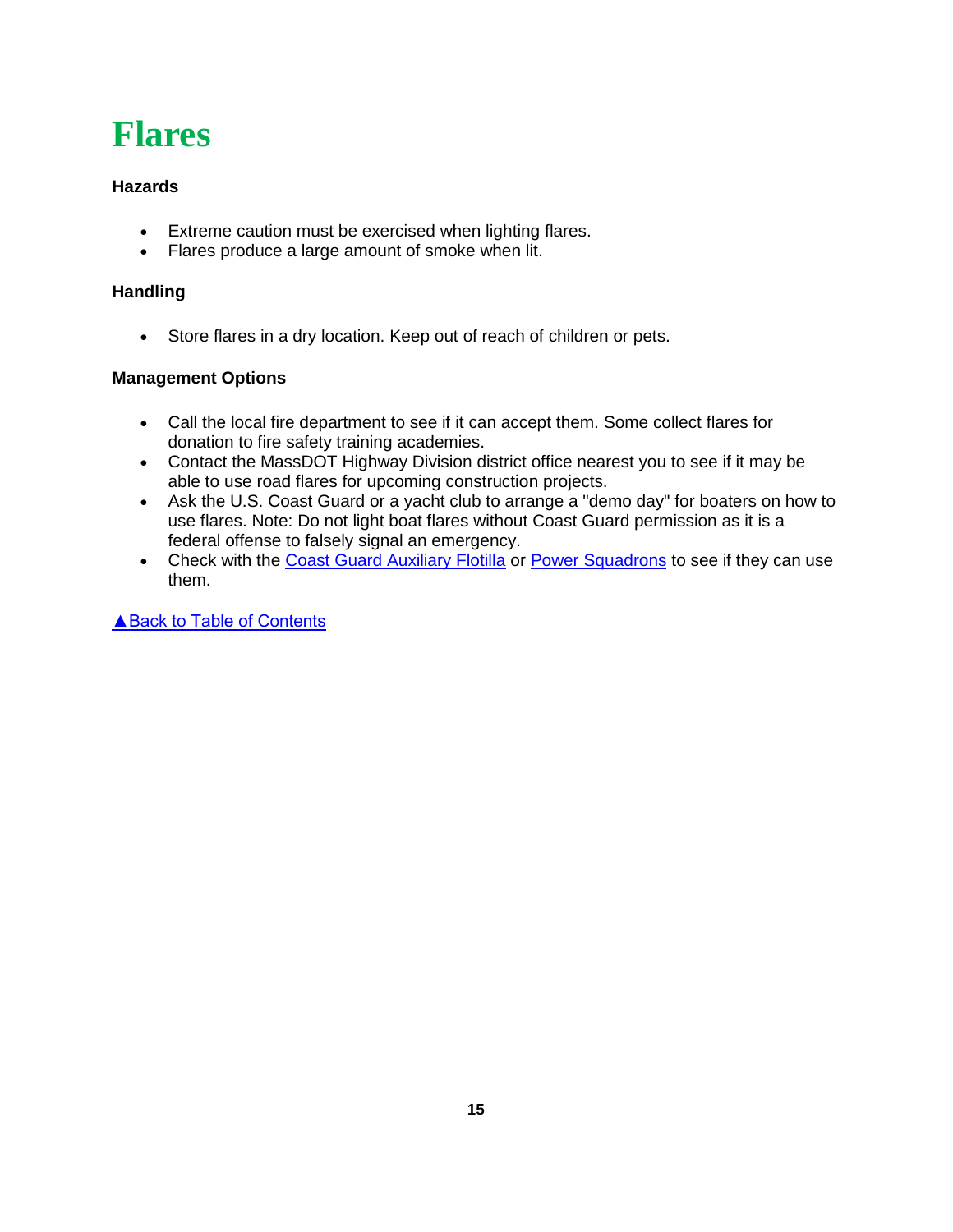# <span id="page-15-0"></span>**Fluorescent Lamps**

### **Hazards**

- Fluorescent light bulbs, including energy saving compact fluorescents, contain mercury. When a bulb breaks, it releases mercury - which is toxic to the human nervous system and can poison wildlife - into the air. Fishing in many Massachusetts water bodies is restricted due to mercury contamination.
- When a light bulb breaks, projected shards of glass may injure eyes or skin.

### **Handling**

- Store bulbs in box or case to prevent breakage. Keep out of reach of children or pets.
- Wear glasses when handling lamps.
- See [MassDEP Mercury Information](https://www.mass.gov/guides/massdep-mercury-information) to learn more.

### **Management Options**

- Check the [Keep Mercury from Rising](http://keepmercuryfromrising.org/where/) web site, which provides a list of mercury-added product recycling drop-off locations in Massachusetts, alphabetized by community.
- Burned out but intact compact fluorescent light bulbs, which contain very small quantities of mercury, may be brought to any of the numerous [mercury recycling drop-off](http://maps.env.state.ma.us/dep/arcgis/js/templates/SafeMercuryDisposal/) locations across Massachusetts.
- A state contract for bulb collection is available for municipalities and public sector agencies. For a copy of the award notice, visit the [COMMBUYS Electronic Procurement](https://www.commbuys.com/bso/)  [System a](https://www.commbuys.com/bso/)nd search for contract number FAC26.
- Save for the next household hazardous waste collection in your community, if accepted in your program.
- Do not dispose of in the trash, especially if your community's solid waste goes to a combustion facility.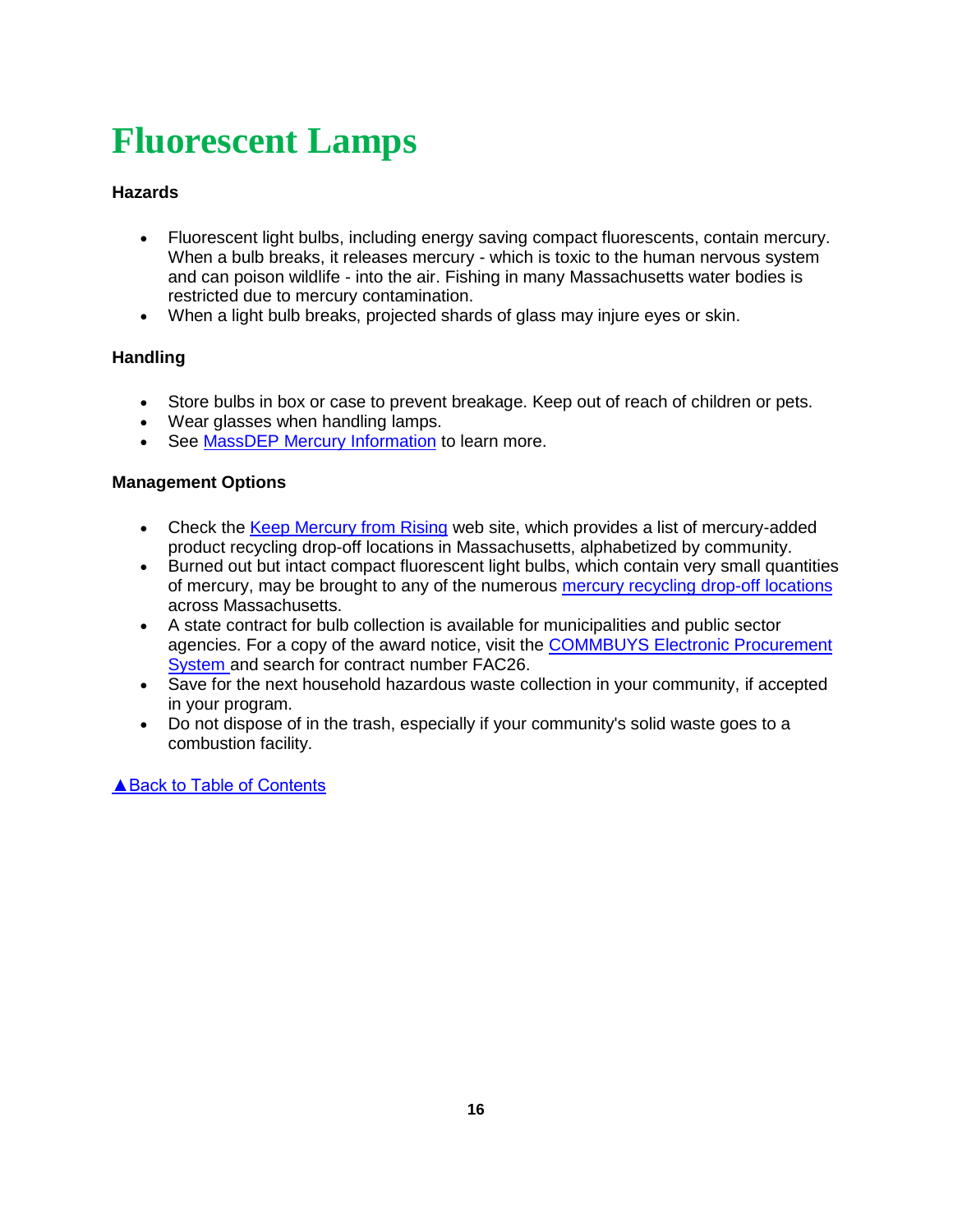# <span id="page-16-0"></span>**Gasoline**

### **Hazards**

- Gasoline is highly flammable and can be explosive.
- Gasoline contains benzene, a known carcinogen. Benzene and other toxic compounds found in gasoline vaporize readily and can be inhaled.

### **Handling**

- Store gasoline in a labeled container that is approved for gasoline storage.
- Do not fill up the container to the top; leave some air space to allow for expansion.
- Store gasoline in a cool, dry place, away from any motor driven machine that could cause sparks, including washers and dryers. Keep out of direct sunlight.
- Store at ground level, not on a shelf to minimize the danger of falling and spilling.
- Never open or use near open flames or source of ignition such as sparks or cigarettes.
- Always open gasoline containers and use gasoline in a well-ventilated area, preferably outdoors, away from children and animals.
- Do not store gasoline in a car trunk. There is a threat of explosion from heat and impact.
- Do NOT dispose of down the drain, into surface water, or in the trash.
- Do NOT mix with ANY other material, including antifreeze and used oil.

### **Management Options**

 Save for a local household hazardous waste collection or take to a commercial hazardous waste facility.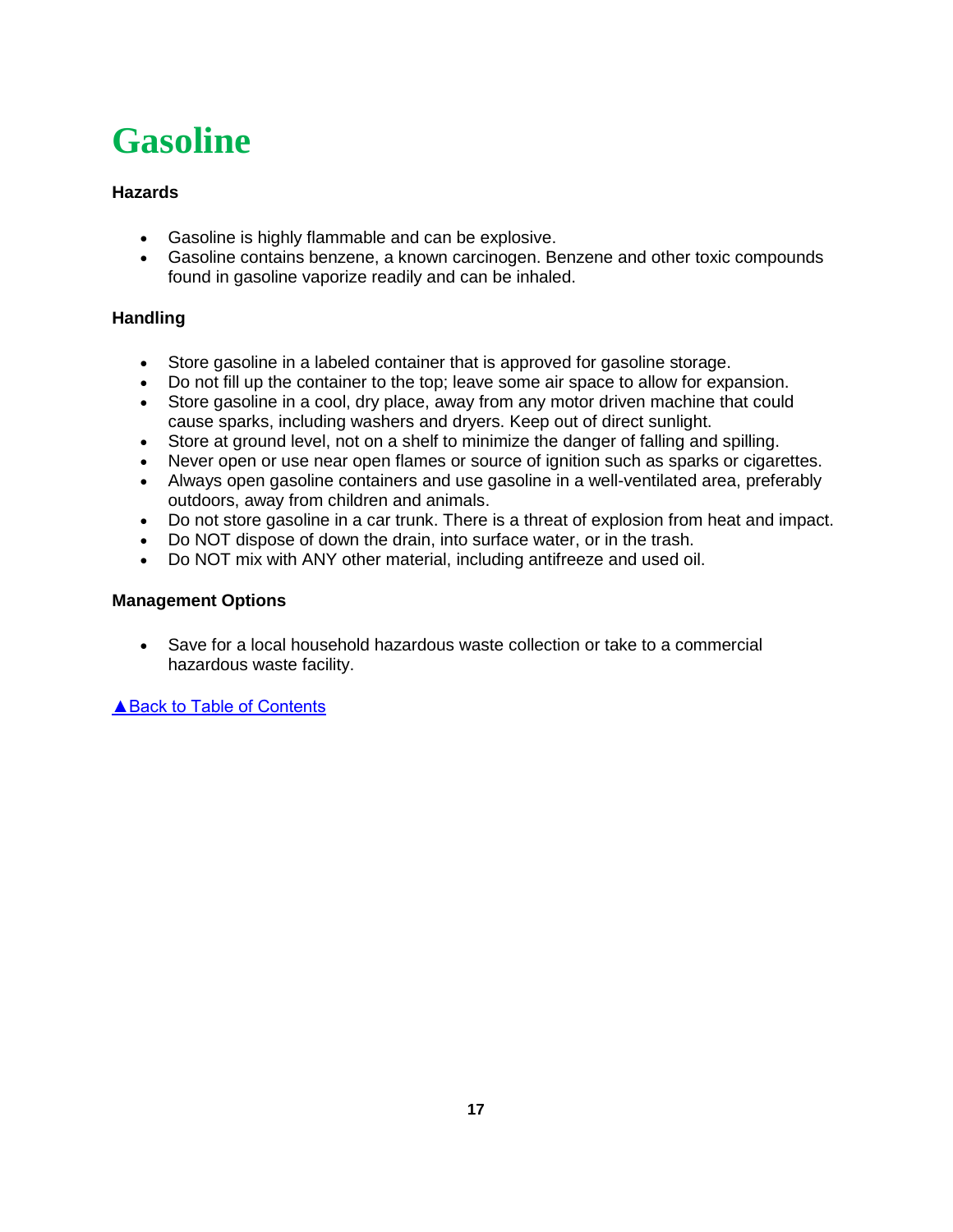# <span id="page-17-0"></span>**Home Medical Waste**

### **Hazards**

- May infect other people who come in contact with trash.
- Unwanted or expired medicines or pharmaceuticals could be harmful to children or adults.
- Antibiotics poured down the drain can kill beneficial microbes and bacteria in septic systems and may adversely affect fish and other marine organisms.

### **Handling**

 Keep sharp objects such as needles, syringes, and lancelets in secure containers out of the reach of children. Do not use glass.

### **Management Options**

- By law, once a pharmacy has issued a prescription, it cannot take it back. Take unwanted prescription drugs to a [permanent waste medication kiosk](https://www.mass.gov/service-details/find-a-waste-medication-kiosk) in or near your community, or to a local collection point on the next National Prescription Drug Take [Back Day.](https://takebackday.dea.gov/)
- See [Safely Dispose of Prescription Drugs](https://www.mass.gov/safely-dispose-of-prescription-drugs) for additional information.
- For cancer treatment drugs or radioactive medicines, follow the issuing hospital's specific disposal instructions.
- Place and seal disposable sheets, medical gloves, and soiled bandages in plastic bags before you putting them in the trash.
- Dispose of medical sharps such as needles, syringes and lancets at local collection site never in the trash. Learn more from the [Department of Public Health.](https://www.mass.gov/lists/medical-waste-community-sanitation)
- If no sharps collection program is available, purchase a postage-paid mail-back container to have your sharps disposed through a medical waste incinerator. Several companies offer mail-back programs. Search online for a provider of this service.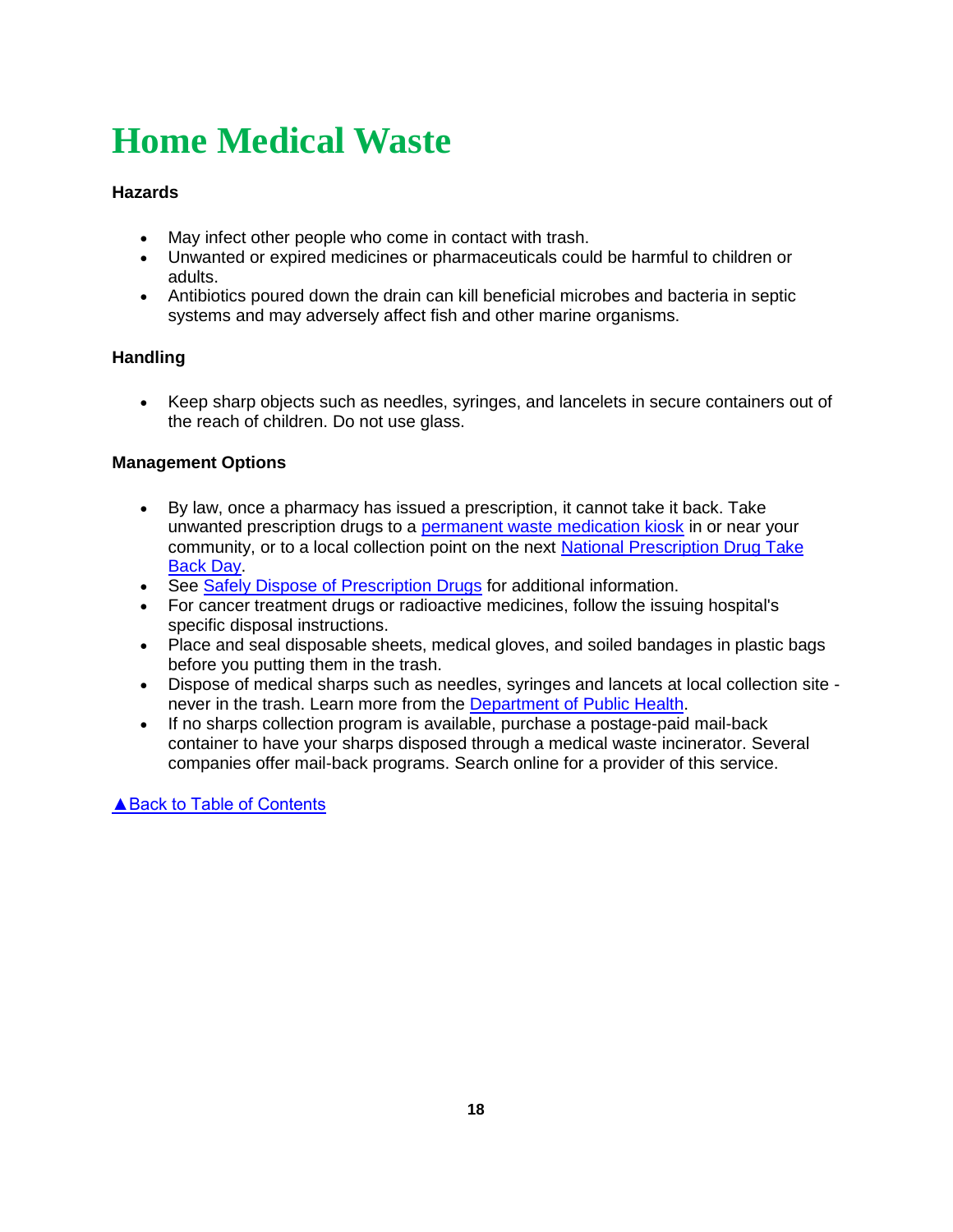# <span id="page-18-0"></span>**Mercury Products & Liquid Mercury**

### **Hazards**

- Thermostats and switches contain several grams of mercury in fragile glass bulbs or ampoules. These ampoules (as well as mercury containing thermometers) may break, releasing droplets of toxic mercury.
- Mercury is toxic to the human nervous system, as well as fish and animals. Mercury can enter the body either through skin absorption or through inhalation of mercury vapors. At room temperature, small beads of mercury will vaporize.

### **Handling Small Spills**

- See [MassDEP Mercury Information](https://www.mass.gov/guides/massdep-mercury-information) for instructions on cleaning up broken fluorescent light bulbs and spills of elemental mercury[.](https://www.mass.gov/eea/agencies/massdep/toxics/sources/cleaning-up-elemental-mercury-spills.html)
- Seal off room from other indoor spaces, ventilate to the outside.
- Take off jewelry and put on rubber gloves. Pick up mercury with an eyedropper or scoop up with stiff paper or card stock, being careful to not touch with skin or clothing. Place mercury in a sealed glass or plastic container and label MERCURY.
- Do not vacuum because it breaks up and heats droplets, facilitating vaporization. Once a vacuum cleaner has been used for a mercury spill, it will continue to release mercury into the air and is therefore safest to discard the contaminated machine rather than continue to use it.
- Use duct or packing tape to clean up remaining small particles.
- Do not wash mercury into drains.
- Do not wash mercury contaminated clothing or items in washing machine.

### **Handling Large Spills (over 1 pound or 2 tablespoons)**

- Immediately evacuate everyone from the room and close the doors. Turn off central heating or cooling system.
- Call MassDEP at 888-304-1133 (24 hours) to report the spill. Notify local health department and ask if they have a mercury spill kit. MassDEP staff will advise you next steps.

#### **Management Options**

- Check the [Keep Mercury from Rising](http://keepmercuryfromrising.org/where/) web site, which provides a list of mercury-added product recycling drop-off locations in Massachusetts, alphabetized by community.
- Burned out but intact compact fluorescent light bulbs, which contain very small quantities of mercury, may be brought to any of the numerous [mercury recycling drop-off](http://maps.env.state.ma.us/dep/arcgis/js/templates/SafeMercuryDisposal/) locations across Massachusetts.
- To dispose of old thermostats containing mercury, search for a collection site near you.
- Take advantage of a municipal or regional mercury collection center or event, if available. Many communities have ongoing programs for the collection of intact mercurycontaining devices, including thermometers, thermostats, and fluorescent lamps.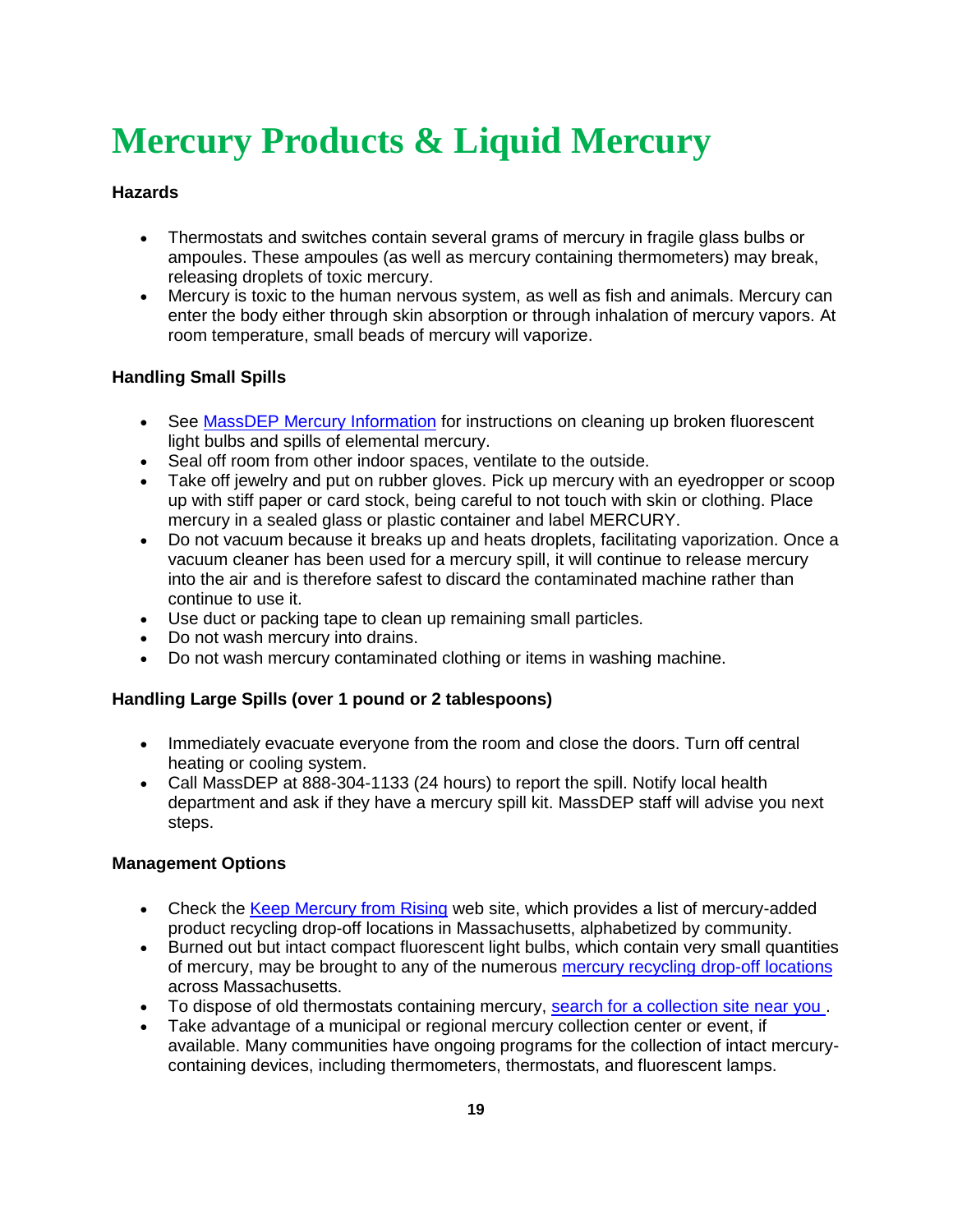- Set up a mercury collection program in your town. A state contract for mercury collection is available. For a copy of the award notice, check the [COMMBUYS Electronic](https://www.commbuys.com/bso/)  [Procurement System a](https://www.commbuys.com/bso/)nd search for contract number FAC26.
- Some hospitals will take small amounts of mercury from residents as a community service. Call your local hospital environmental services department to see if they will accept it.
- Take mercury containing devices and mercury contaminated clothing to a local hazardous household waste collection or commercial hazardous waste facility.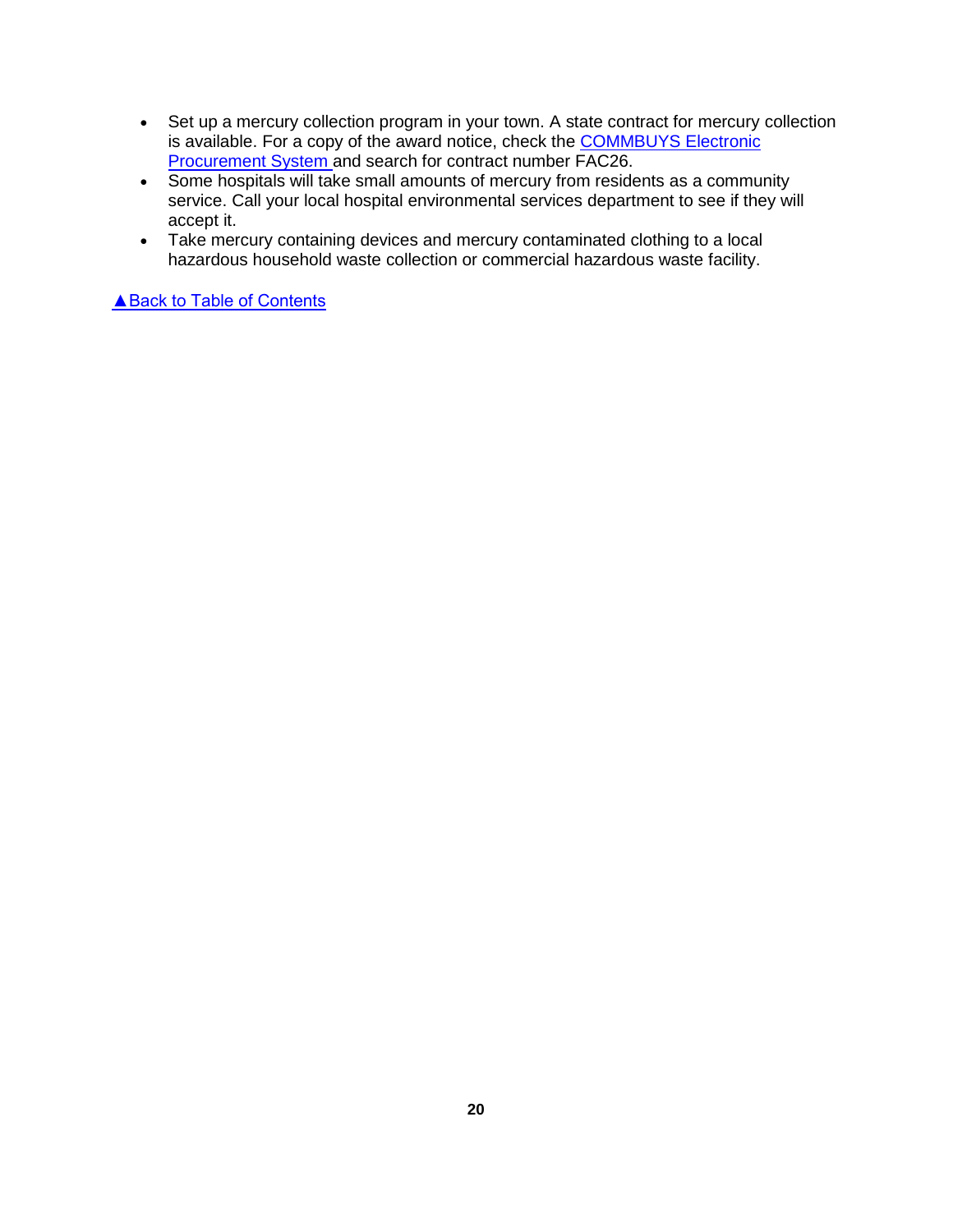# <span id="page-20-0"></span>**Motor Oil & Filters**

### **Hazards**

- Oil is toxic to fish and other animals and plants.
- One quart of oil can contaminate a million gallons of drinking water.
- Undrained oil filters can contain up to 12 ounces of motor oil.

### **Handling**

- Collect oil in a clean container with screw cap, such as the original container or clean, labeled plastic jug. Do not mix oil with any other liquids. Cap container to keep out dirt and water.
- Do NOT dispose of used oil in the trash, on the ground, down the drain, down a sewer drain, or by burning it (except in permitted oil burners).
- Clean up spills with kitty litter, vermiculite or rags, place in a bag and dispose of in the trash.
- Oil filters: Puncture domed part of the oil filter with a sharp tool. Drain filters on a rack while they are hot for 12 hours, capture the oil for recycling as described above.

### **Management Options**

Used Oil:

- Return used oil for recycling to the store where you purchased it. Retailers are required to accept used oil for recycling (up to two gallons per person per day) if you have the purchase receipt.
- Take your used oil to a municipal collection center, if available.
- Some service stations and repair shops that do not sell motor oil but burn the oil to heat their garage will take back used oil from residents.
- Certain quick oil change chains accept used oil. Check the Yellow Pages online for a location near you.
- Call the MassDEP Used Oil Hotline at 617-556-1022. Also use this number to report retailers who are unwilling to accept used oil from customers who have receipts.

Used Oil Filters:

- Do NOT dispose of an undrained oil filter in the trash. Follow above handling instructions for draining used oil filters.
- Take used oil filters in a sealed bag or container to a municipal collection program in your community, if available. Many communities that collect used oil also collect used oil filters.
- If no recycling program is available in your community, wrap the drained used oil filter in a plastic bag with absorbents such as a rag or kitty litter, and place in the trash.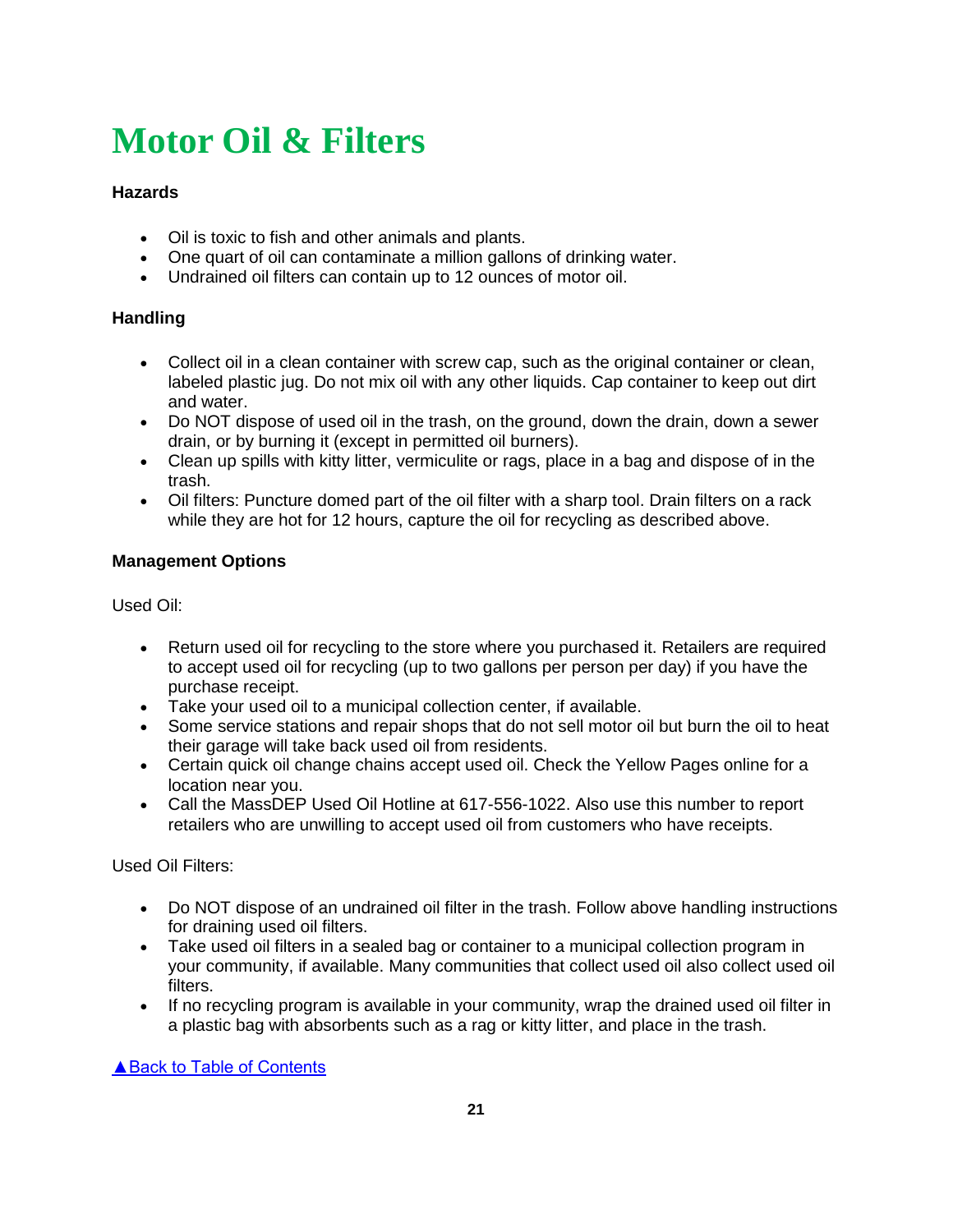# <span id="page-21-0"></span>**Muriatic (Hydrochloric) Acid**

### **Hazards**

- Muriatic or hydrochloric acid causes severe irritation or burns to skin and eyes.
- Vapors may irritate respiratory tract.

### **Handling**

- Wear clothing that covers exposed skin areas. Use gauntlet-style acid-resistant gloves and eye protection when working with acid.
- Use only in well ventilated areas.
- Always add acid to water never add water to acid.
- Do not mix muriatic acid with any other chemicals.

### **Management Options**

- Do NOT dispose down the drain or in storm drains.
- Do NOT dispose of in the trash: liquid wastes can leak in a trash truck and react with other chemicals.
- Wastewater treatment facilities routinely use muriatic acid. Call your local facility to see if they will accept it.
- To neutralize: In a large, 3-5 gallon plastic container, mix a one-pound box of sodium bicarbonate with a large quantity of water, mix, but leave some of the sodium bicarbonate visible at the bottom of the container. Slowly and carefully add the acid to the mixture stirring cautiously to avoid splashing. When the acid ceases to react (fizzing) and/or the sodium carbonate can be seen as a paste on the bottom of the container, the acid has been neutralized and can then be disposed down the drain. Should the acid not become neutralized, carefully add more sodium bicarbonate to the mixture.
- Take to a hazardous household waste collection or commercial hazardous waste facility.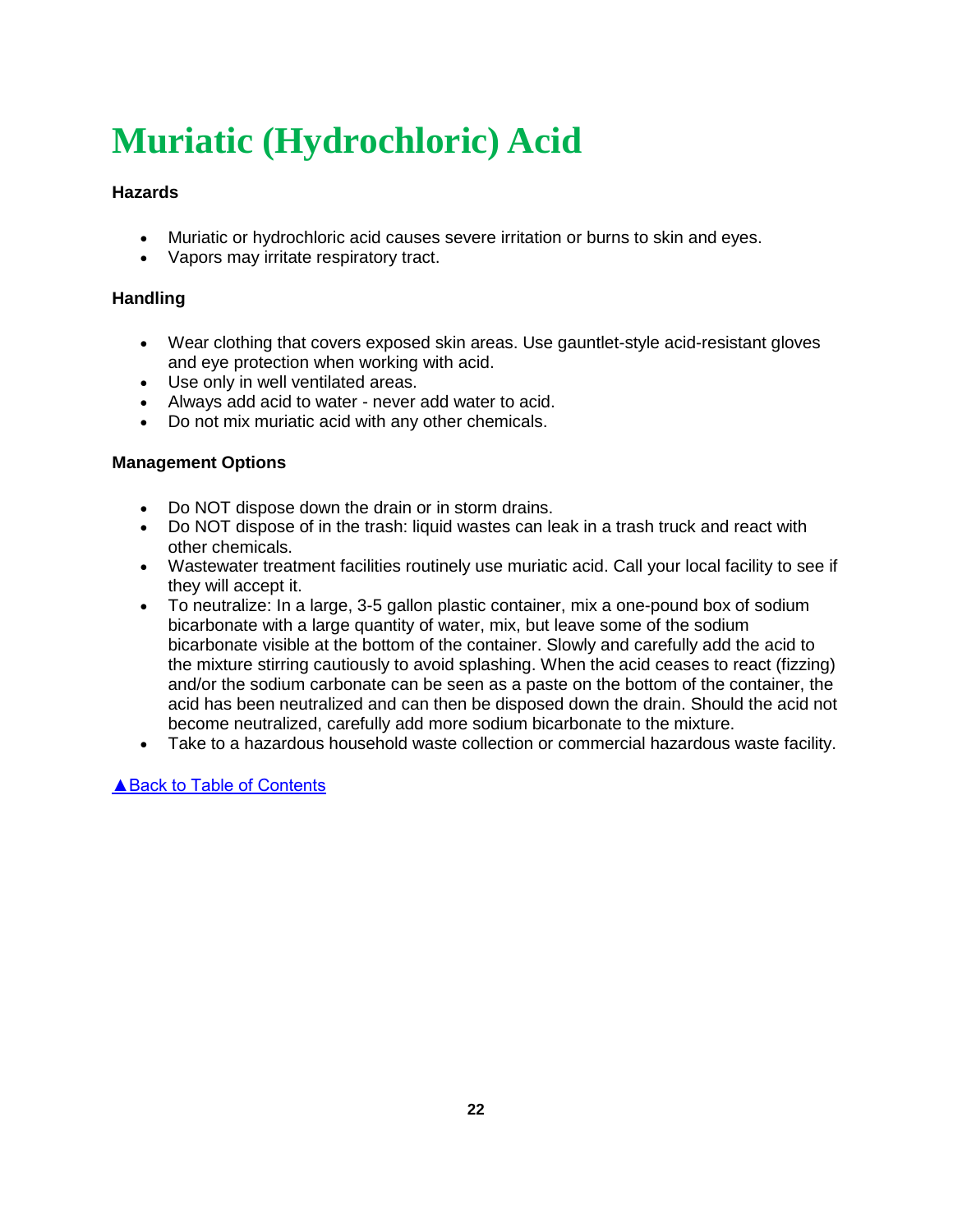# <span id="page-22-0"></span>**Paints & Stains**

### **Hazards**

- Oil based paints and stains contain volatile organic compounds (VOCs) that vaporize at room temperature; vapors may be toxic when inhaled.
- Oil based paints and stains are flammable store away from sources of sparks or heat.
- Old oil based paints and marine paints may contain lead, mercury, chromium or cadmium, which are toxic to humans, animals and the environment.

### **Handling**

- Containers should be opened in a well-ventilated area. Wear appropriate respirator or cartridge mask when pouring off or mixing large volumes of oil-based paints.
- Identify leftover paint as latex or oil-based. Latex paint is labeled as such or has instructions to clean up with water. Oil-based paint may be labeled "alkyd," "contains solvents," "clean up with mineral spirits," or "combustible."
- Pourable paint may be reused, unless it contains lead. To test if paint is still good, paint a small test area on clean surface and allow it to dry for 48 hours. Place a piece of masking tape over the paint and pull off. If paint comes off on the tape, the paint is no longer good.
- To store usable paint for long periods of time, cover the opening of the paint can with a piece of plastic wrap and seal the lid tightly. Store the can upside down and away from heat.
- Do not store latex paint outside or in unheated area. Frozen latex paint cannot be reused.
- Do not put liquid paint in the trash or down the drain.
- Do not dry out oil-based paints, stains, or wood finishes for disposal in the trash. The volatile chemicals are air pollutants.

#### **Management Options**

For surplus latex or oil-based paints:

- Take to the municipal surplus paint collection program, if available.
- If the paint is usable and there is a reasonable quantity, try to donate it to a community service organization or theater group.
- Latex paint can be disposed of as trash if dry. To dry small amounts, remove lid and let the paint dry in the can. For larger amounts, mix in kitty litter or pour one-inch layers of paint in a cardboard box lined with a plastic bag. Stir the paint occasionally to speed drying. Put completely dried paint in the trash.
- Hardened oil-based paint can also be disposed of in the trash.
- If no reuse or recycling option is available or convenient for oil-based paints, they should be saved for a hazardous household waste collection.
- If no collection is available and the municipality's trash is handled at a waste-to-energy facility, wrap cans of oil-based paint in several plastic bags and place in the trash.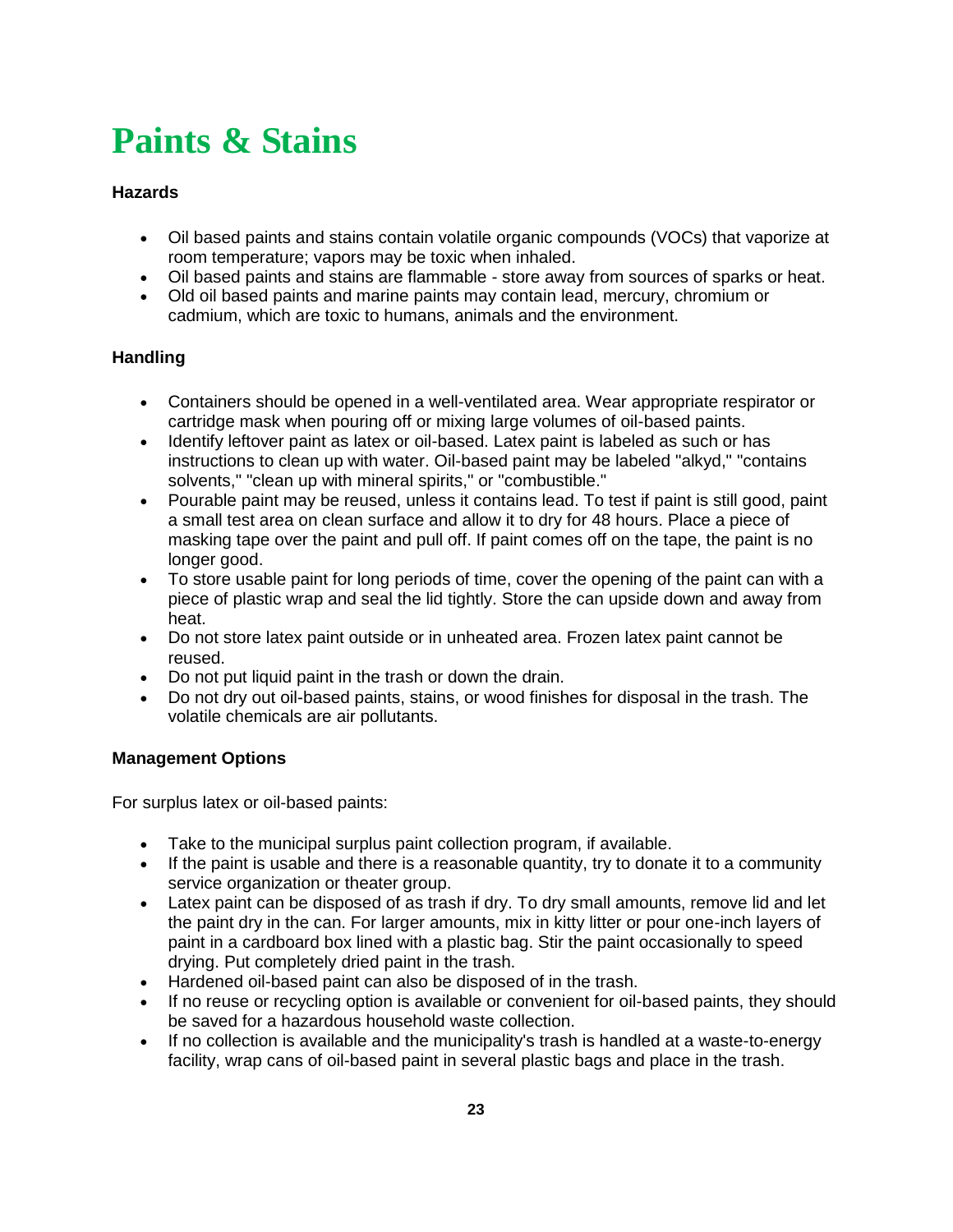Paints that contain lead, mercury, chromium or cadmium:

- Do NOT use up and do NOT give away. Toxic metals will remain in painted item.
- Take to municipal paint collection program, if accepted, or save for a hazardous household waste collection day or take to a commercial hazardous waste facility.

Empty paint cans:

- **Empty paint cans may be accepted in community scrap metal programs. The Steel** [Recycling Institute](http://www.steelsustainability.org/~/media/recycling-resources/commercial-recycling-dealers-paint-aerosols.pdf) has suggestions for communities looking to recycle paint cans.
- If recycling is not feasible, empty paint cans can be disposed of in the trash. Leave lids off so the hauler can see that the can is empty.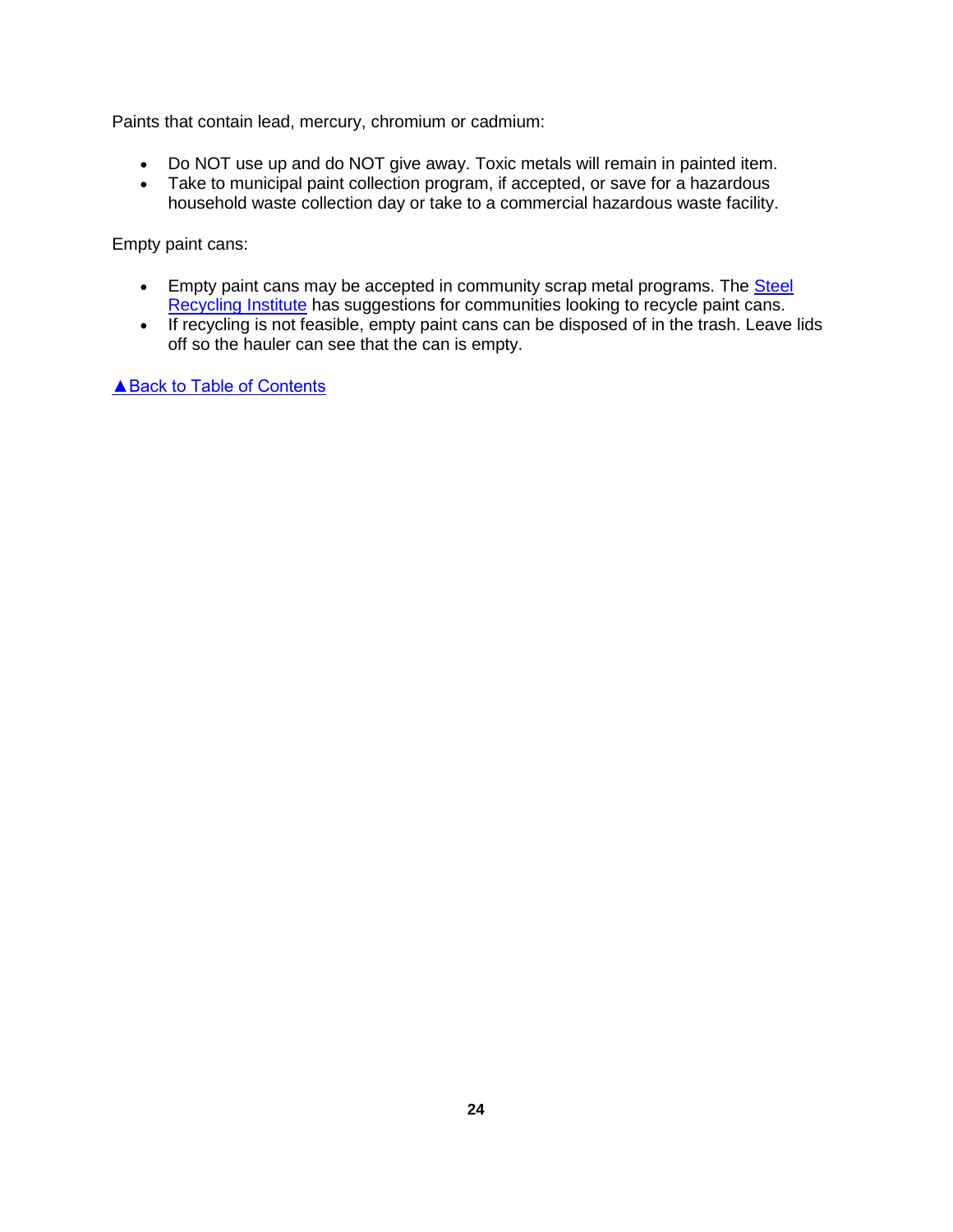# <span id="page-24-0"></span>**Pesticides**

### **Hazards**

- Pesticides and herbicides are designed to be toxic to pests and can harm birds, fish, pets, and people if misused.
- If lawn chemicals, pesticides, or herbicides are used in larger doses than recommended on the label, runoff can have an adverse effect on drinking water supplies and the environment.

### **Handling**

- Avoid buying more product than you need, as it is likely to become waste at a later date.
- Store pesticides in original containers that are closed and labeled, in a secure area out of reach of children and pets. Avoid storing pesticides in damp areas where containers may become moist or rusty. Pesticides should NOT be stored near food.
- Follow label instructions strictly about where and how much to apply.
- Do NOT put pesticides in the trash or down the drain.
- Use rubber gloves when handling pesticides and use an appropriate cartridge mask if using products extensively.
- Do NOT use or give away pesticides that may no longer be legally applied. Find out from the [Department of Agricultural Resources](https://www.mass.gov/eea/agencies/agr/pesticides/) whether a product is no longer registered for use in Massachusetts.
- For questions on specific pesticides and environmentally friendly products and procedures, such as Integrated Pest Management, contact the state Pesticide Bureau.
- For more information on identifying pesticides, their health hazards, and use and management guidelines, contact: [National Pesticide Information Center](http://npic.orst.edu/)

### **Management Options**

Banned or Unregistered Pesticides:

 If the pesticide is banned or no longer registered for use, save in original container for the next household hazardous waste collection day.

Registered Pesticides:

- If the product is still registered for use, use up according to directions on the label or donate it to a friend or neighbor who can use it.
- If you no longer have a use for the product and are not able to give it away, save it for a hazardous household waste collection day or take to a commercial hazardous waste facility.

Empty Containers:

Do NOT recycle or reuse pesticide containers.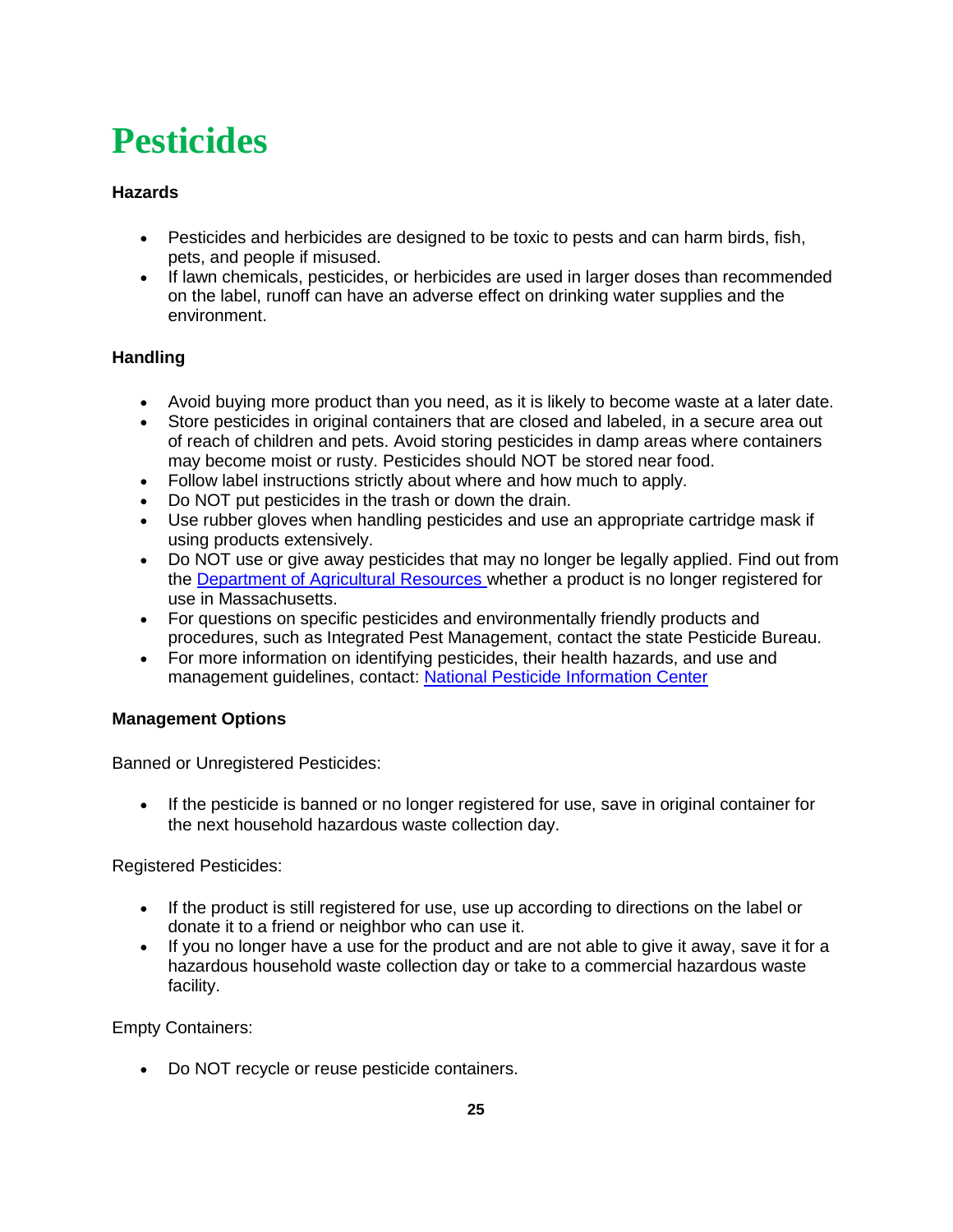- Empty containers should be triple rinsed and then disposed of in the trash. Take the following steps to triple rinse a container:
	- o Fill the empty pesticide container with cold water and use the rinse water as if it were full-strength product, in accordance with the label instructions.
	- o Repeat this procedure two more times.
	- o Do NOT pour rinse water down the drain.
	- $\circ$  Once the container is empty and triple rinsed, it should be wrapped in newspaper and disposed of in the trash.
- Do NOT triple rinse containers for banned or unregistered pesticides. Save these for the next household hazardous waste collection day.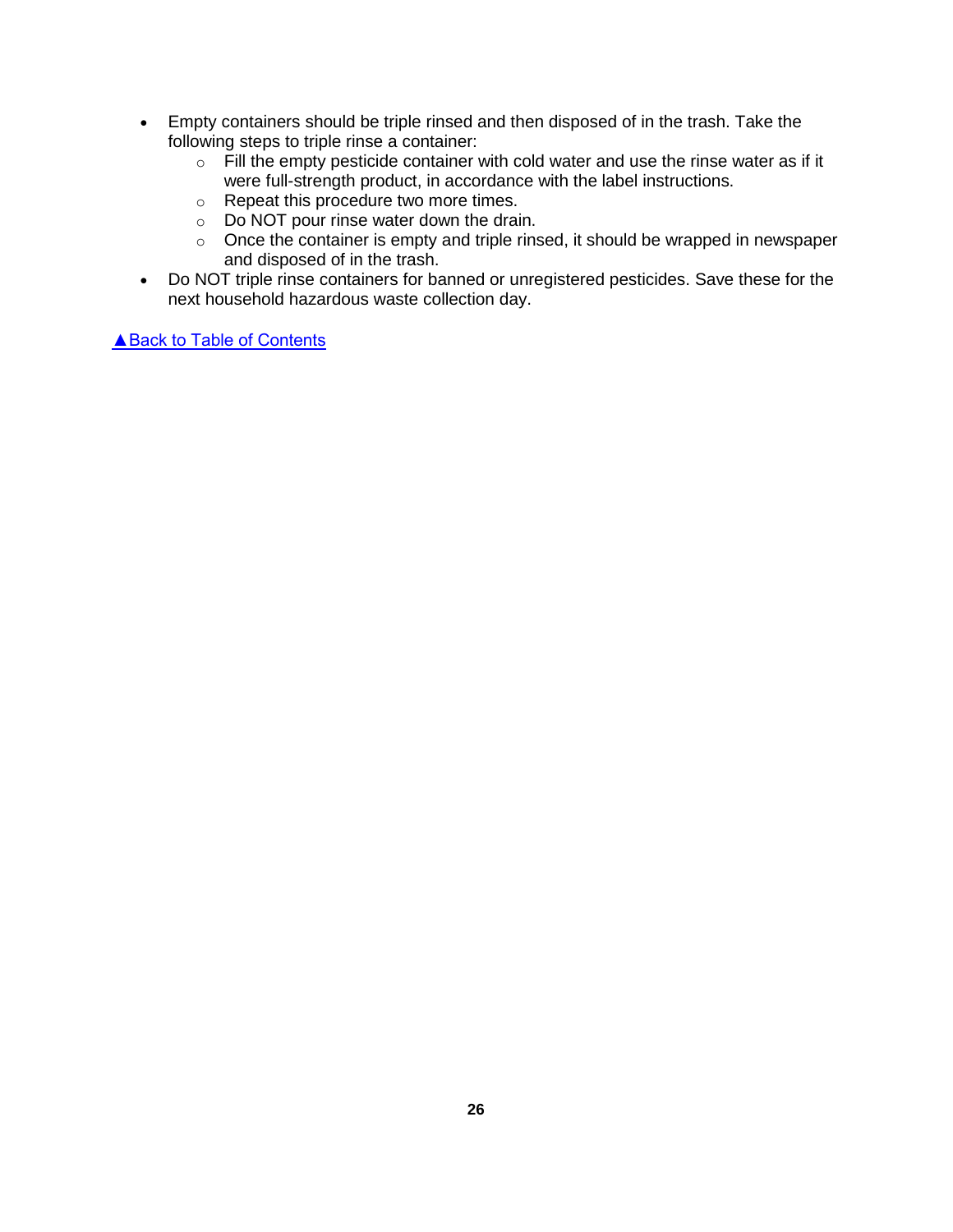# <span id="page-26-0"></span>**Photo Chemicals**

### **Hazards**

- Silver may be found in significant concentrations in fixer solution. Silver is a toxic contaminant that can disturb the biological action of a sewage treatment plant and harm aquatic life such as fish and other organisms.
- Some fixer solutions are corrosive and can burn skin and eyes.
- Some individuals are allergic to sulphites in photoprocessing solutions.

### **Handling**

- Protect eyes from splashes and skin from direct contact.
- Store solutions in plastic buckets or bottles. Keep containers tightly closed when not in use.
- Clearly label containers with the contents.
- Store materials in a secure area that is locked and out of reach of children.
- Keep dark room ventilated when using photographic chemicals.

#### **Management Options**

- Photographic waste liquids should NOT be poured down the drain if connected to a septic system.
- In sewered areas, developer and rinse solutions may be poured down the drain.
- Some local photo processing businesses may accept silver bearing fixer waste for recycling and management.
- Take spent fixer solutions to a hazardous household waste collection or commercial hazardous waste facility.
- Check an online search engine such as Google or Bing for private companies in Massachusetts that provide photographic waste recovery services.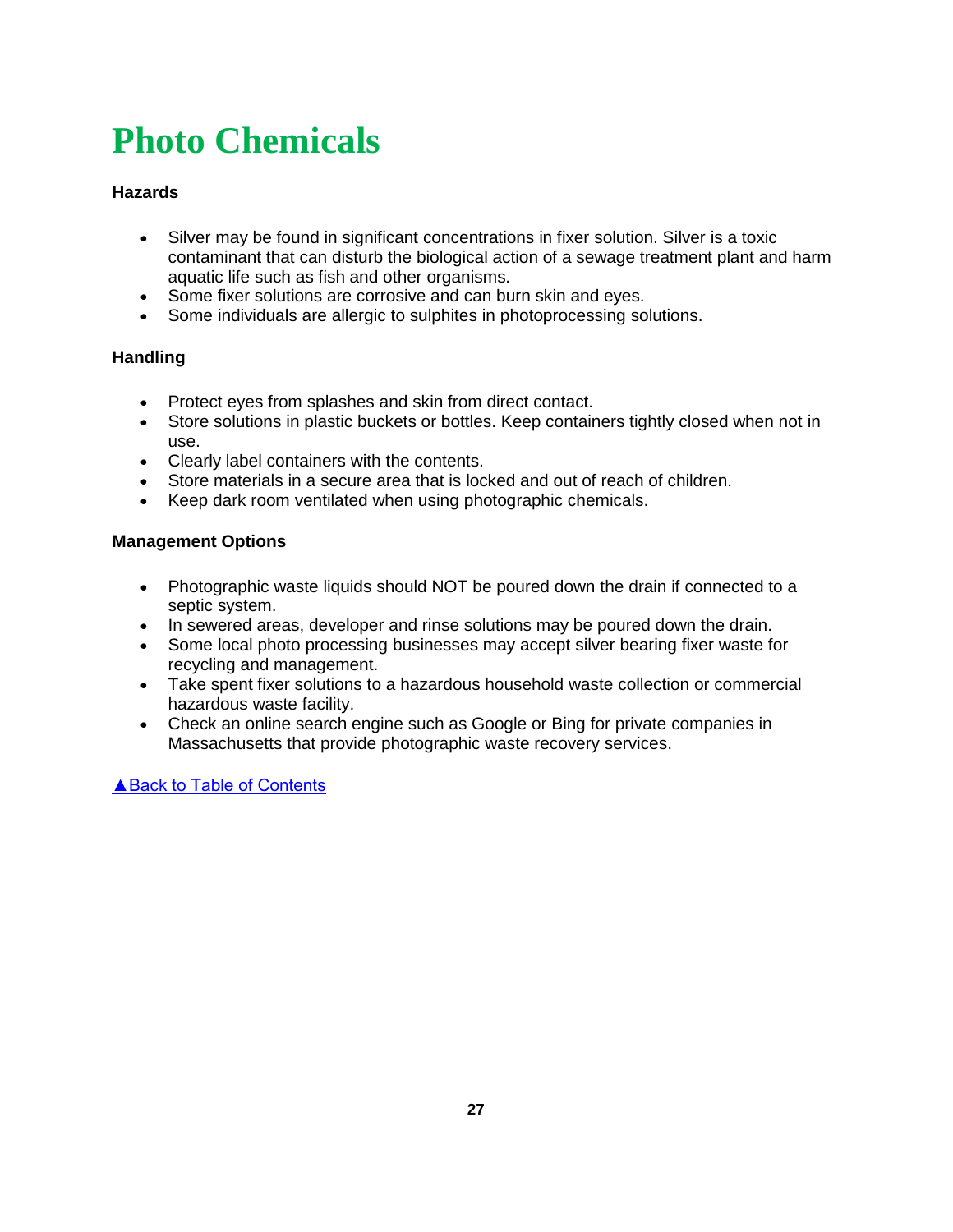# <span id="page-27-0"></span>**Pool Chemicals**

### **Hazards**

- Sodium hypochlorite, the active ingredient in most pool chemicals, can irritate eyes and skin.
- Sodium hypochlorite is highly reactive; can cause fire if in contact with organic materials.

### **Handling**

- Handle with rubber gloves.
- Do not mix with ammonia or vinegar as it will produce toxic chloramine gas.

### **Management Options**

- Sodium hypochlorite is the same chemical used in most water treatment facilities. Check with your facility to see if they will accept it.
- Do not dispose of in the trash or down the drain.
- Take to hazardous household waste collection day or commercial hazardous waste facility.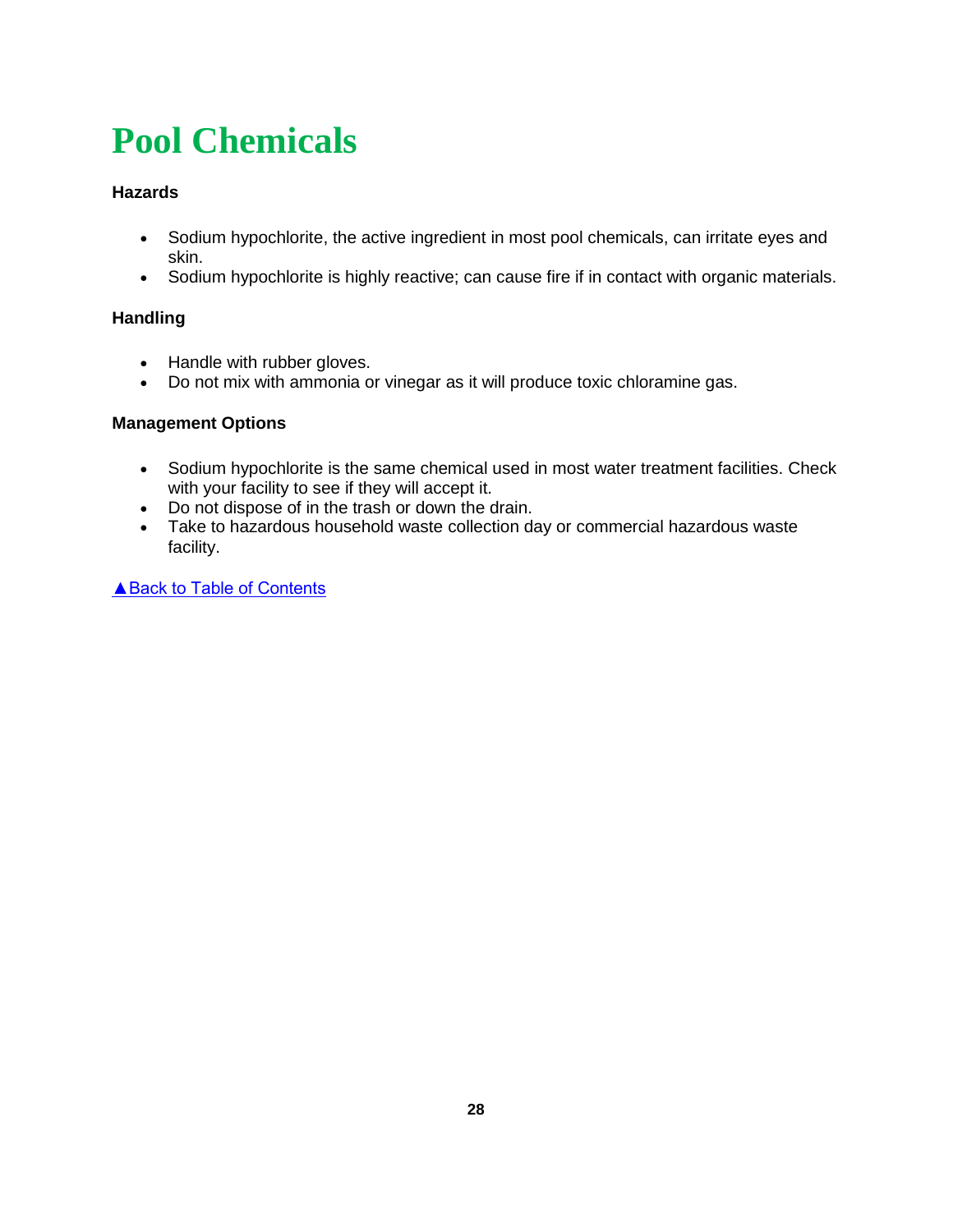# <span id="page-28-0"></span>**Propane Tanks**

### **Hazards**

- Tanks containing fuel under pressure may explode if tank integrity is altered, causing severe injury or death.
- Tanks containing compressed gas may explode in waste-to-energy facilities.

### **Handling**

- DO NOT ATTEMPT TO REMOVE VALVE FROM TANK. Special safety equipment is required to prevent explosion.
- Tanks in good condition with old fittings may be reused with adapter purchased at most propane gas dealers.
- Use up all residual gas, for non-refillable (disposable) tanks
- Do not leave valve open, because escaping gas is a fire hazard as well as a source of air pollution.

### **Management Options**

- Do NOT dispose of tanks containing gas in the trash.
- Many [AmeriGas](https://www.amerigas.com/propane-locations) and [Blue Rhino](https://www.bluerhino.com/propane-finder) retail dealers take back five-pound steel propane tanks, usually at no charge.
- Take to a municipal collection program, if available, or save for a household hazardous waste collection event, if offered.
- Check an online search engine such as Google or Bing for a company that will accept tanks for reuse.
- Scrap metal yards may also accept empty tanks.
- Very small EMPTY disposable tanks (1 liter) can be thrown in the trash. Follow manufacturer's instructions for burning off or venting all remaining gas before throwing these tanks away.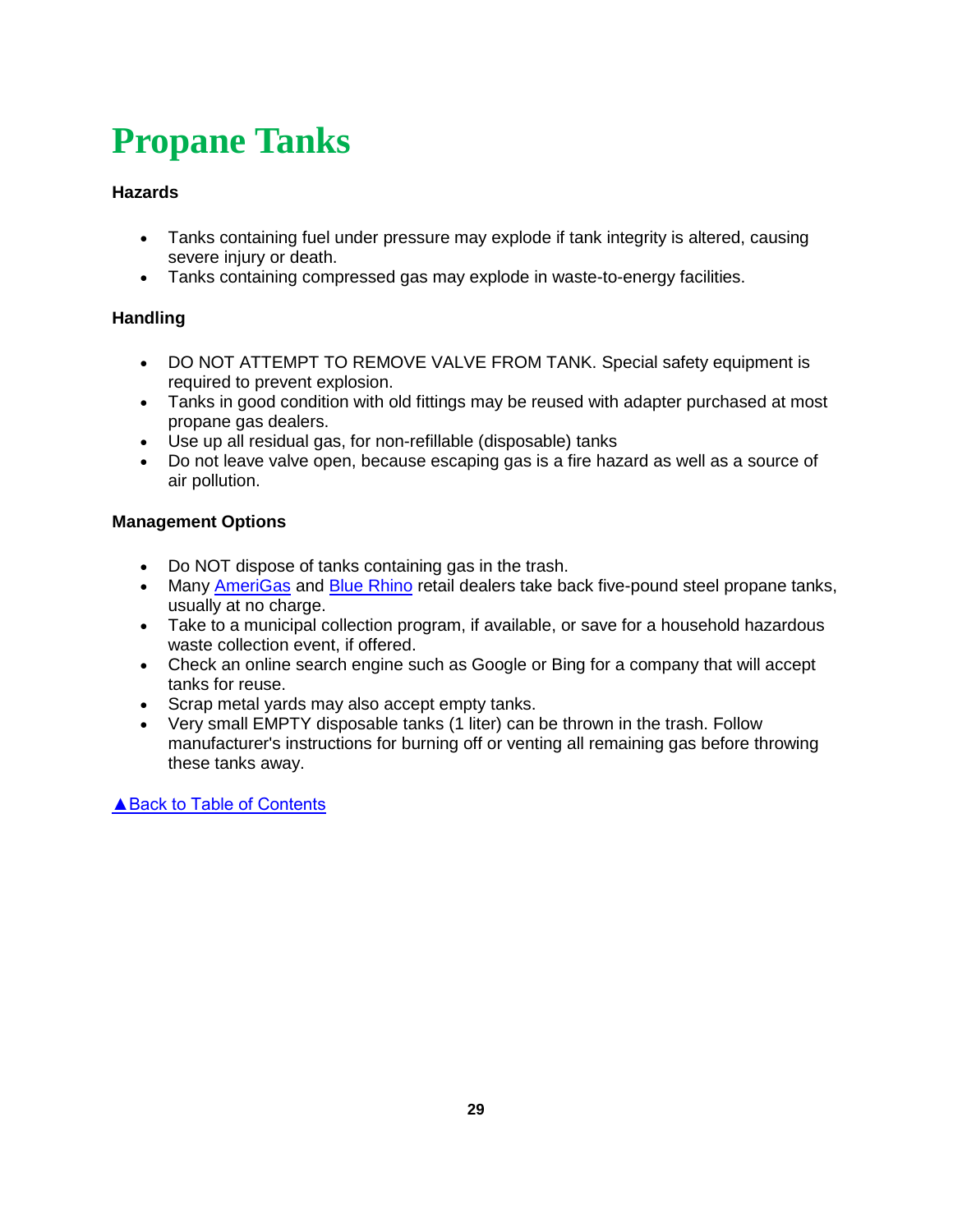# <span id="page-29-0"></span>**Smoke Detectors**

### **Hazards**

 Certain smoke detectors contain a radioactive sensing device, but the radioactivity is so low that it is considered harmless.

### **Handling**

• No special instructions for handling.

### **Management Options**

• Remove the **battery** and dispose of the smoke detector in the trash.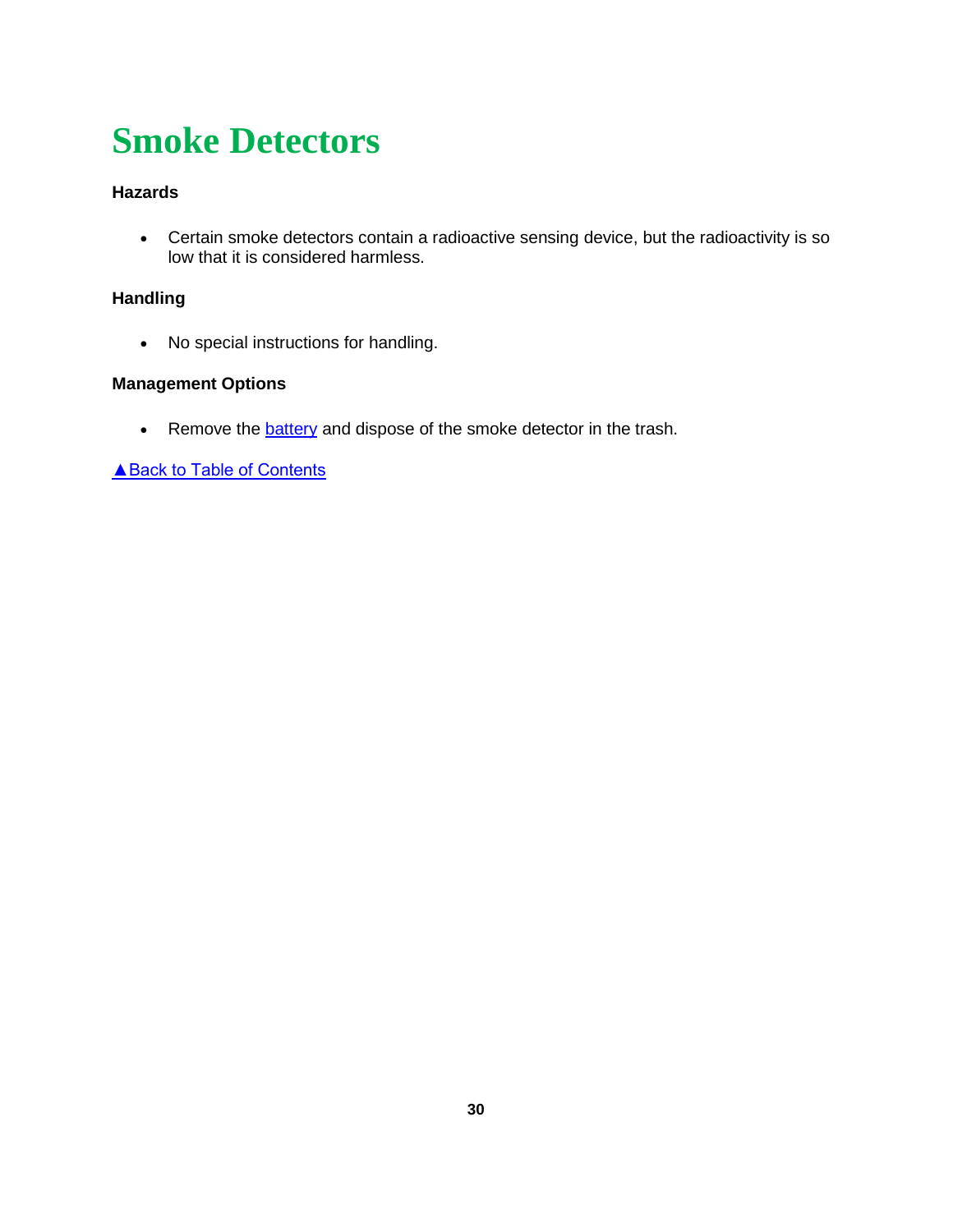# <span id="page-30-0"></span>**Thinners & Solvents**

### **Hazards**

- Thinners and solvents contain volatile organic compounds (VOCs) that can be toxic to inhale.
- Thinners and solvents can be absorbed through the skin.
- Thinners and solvents are flammable.
- Some solvents are carcinogenic.

### **Handling**

- Keep thinners and solvents in closed and labeled glass or metal containers. Some plastic containers may deteriorate in contact with solvent.
- Store thinners and solvents away from sources of sparks or heat.
- Do NOT put left-over product in the trash or down the drain.

### **Management Options**

- If product is unused, try to give it away to someone else who can use it.
- If the product cannot be given away for reuse, and the municipal paint collection program accepts it, take it there.
- Solvents mixed with paint may be reused. First, let solids settle out and pour off liquids for future use as a solvent. Label container clearly.
- The solids may be disposed of wet at a hazardous household waste collection. Alternatively the solids may be dried out by adding absorbents such as kitty litter or vermiculite, in a well ventilated area, away from ignition sources such as appliances with a motor or pilot light and out of reach of children and pets. Dried solids can be disposed of in the trash.
- Small amounts of used or new paint thinner can be added into oil-based paint. Add to same color paint as that used with the thinner.
- If the thinner or solvent cannot be reused through the above options, save for the next local hazardous household waste collection day or take to a commercial hazardous waste facility.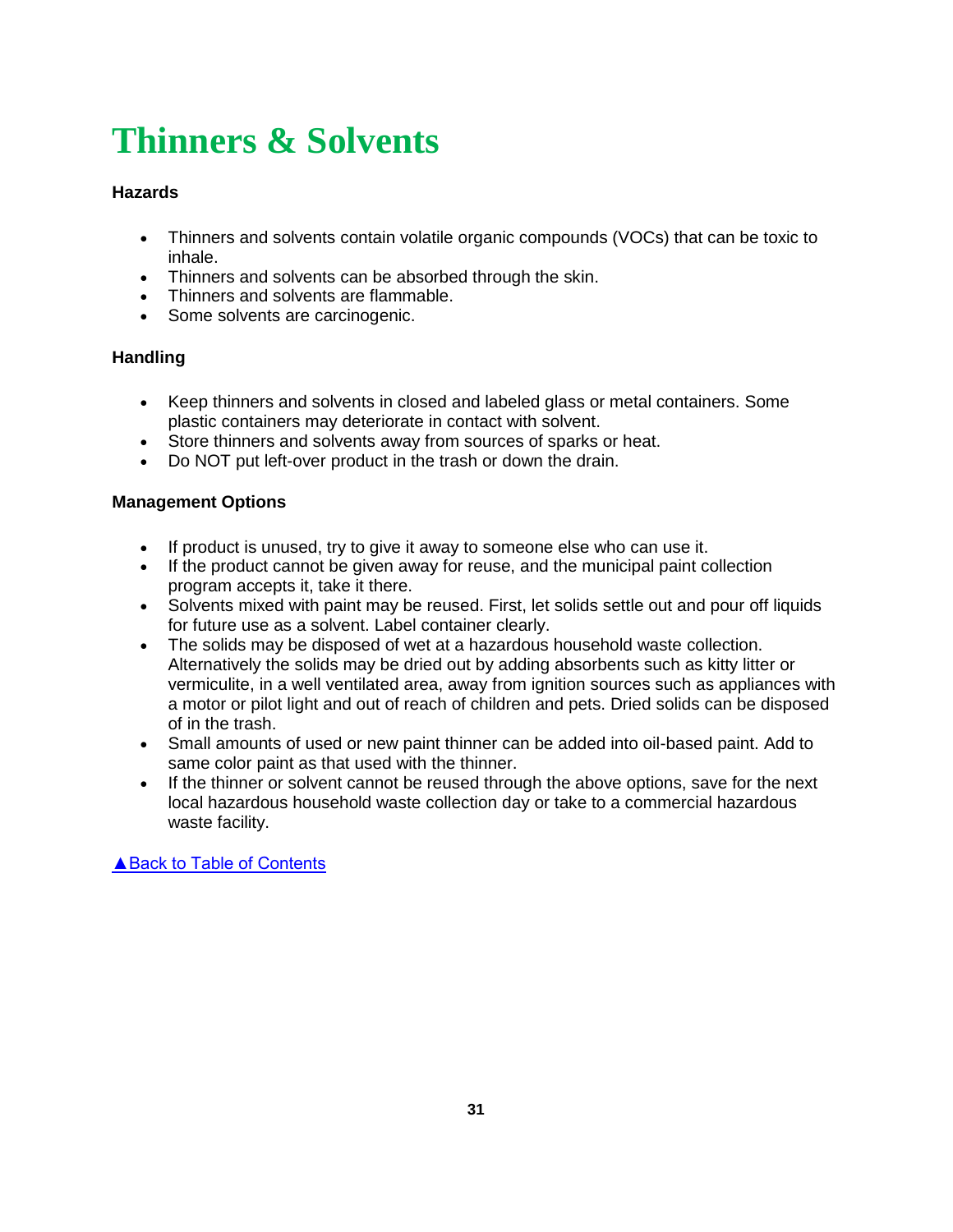# <span id="page-31-0"></span>**Wood: Treated**

### **Hazards**

- Treated wood may contain Chromated Copper Arsenicals (CCA), Creosote, or Pentachlorophenol.
- CCA, a wood preservative, is not considered hazardous to people with limited contact, but [handling precautions are still recommended.](https://www.cpsc.gov/s3fs-public/270_0.pdf)
- Creosote is typically used on telephone poles, railroad ties, and marine lumber applications. This tar-like material contains polycyclic aromatic hydrocarbons, some of which are known to cause cancer.
- Pentachlorophenol can be absorbed through the skin. Although health effects to people from limited exposure are unknown, certain animals have developed illness and/or died after being exposed.

### **Handling**

- Aged creosote or CCA-treated wood can be reused in landscaping, although it is preferable to not use it where food crops will be grown.
- Do not burn in a fireplace because toxic compounds may be emitted.
- Wear gloves when handling wood, wear goggles and a dust-mask when sawing and sanding.

### **Management Options**

- Householders may dispose of treated wood in the trash, although local size restrictions may require pieces to be cut.
- Larger loads of treated wood must be delivered to a [transfer or processing facility.](https://www.mass.gov/media/1309941) If you have a vehicle that can deliver a load of wood yourself, determine the location nearest you and call ahead to make sure treated wood is accepted there. Otherwise, use a search engine such as Google or Bing to find disposal contractors who can pick up the load and take it to the appropriate disposal facility.

For more information, see: [Q&A: Pressure Treated Wood](https://www.mass.gov/media/1797816)